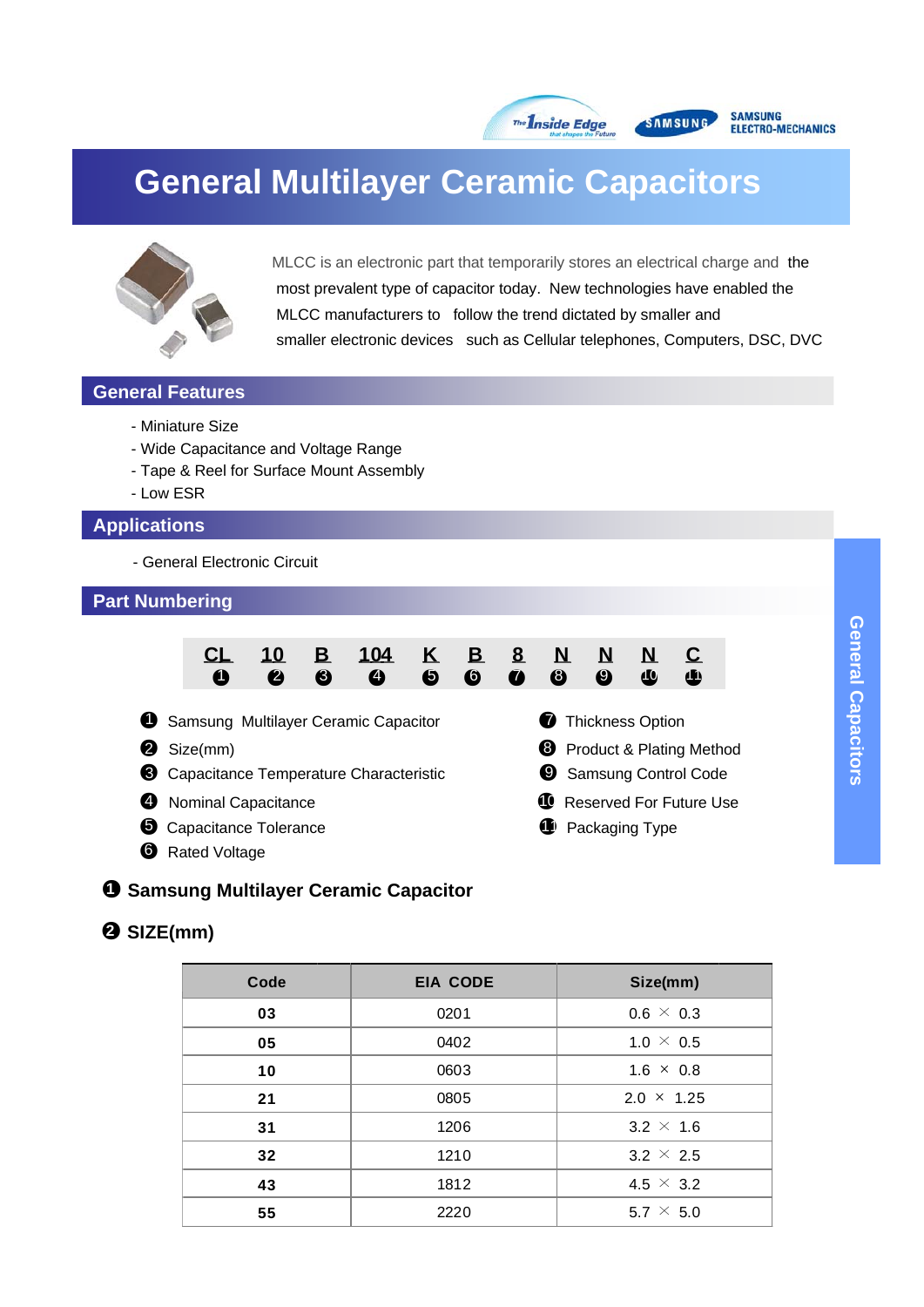

| Code | <b>Temperature Characteristics</b> |                  |              |                               | <b>Temperature</b><br>Range |
|------|------------------------------------|------------------|--------------|-------------------------------|-----------------------------|
| C    |                                    | COG              | $C\triangle$ | $0 \pm 30$ (ppm/ $\degree$ C) |                             |
| P    |                                    | P <sub>2</sub> H | $P\triangle$ | $-150 \pm 60$                 |                             |
| R    |                                    | R2H              | $R\triangle$ | $-220 \pm 60$                 |                             |
| S    | Class I                            | S <sub>2</sub> H | $S\triangle$ | $-330 \pm 60$                 | $-55 - +125$ C              |
| T    |                                    | T <sub>2</sub> H | $T\triangle$ | $-470 \pm 60$                 |                             |
| U    |                                    | U2J              | UA           | $-750 \pm 60$                 |                             |
| L    |                                    | S <sub>2</sub> L | $S\triangle$ | $+350 - 1000$                 |                             |
| A    |                                    | X <sub>5</sub> R | X5R          | ±15%                          | $-55 - +85^{\circ}$         |
| в    | Class II                           | X7R              | X7R          | ±15%                          | $-55 - +125^{\circ}$        |
| Χ    |                                    | X <sub>6</sub> S | X6S          | ±22%                          | $-55 - +105^{\circ}$        |
| F    |                                    | Y5V              | Y5V          | $+22 - 82%$                   | $-30 - +85^{\circ}$         |

#### ●**3 CAPACITANCE TEMPERATURE CHARACTERISTIC**

#### ※ **Temperature Characteristic**

| <b>Temperature</b><br><b>Characteristics</b> | Below 2.0pF              | $2.2 - 3.9pF$    | Above 4.0pF      | Above 10pF       |
|----------------------------------------------|--------------------------|------------------|------------------|------------------|
| CΔ                                           | COG                      | COG              | COG              | COG              |
| PΔ                                           | $\overline{\phantom{a}}$ | P <sub>2</sub> J | P <sub>2</sub> H | P <sub>2</sub> H |
| $R\Delta$                                    | $\overline{\phantom{a}}$ | R <sub>2</sub> J | R2H              | R2H              |
| $S\Delta$                                    | $\overline{\phantom{a}}$ | S <sub>2</sub> J | S <sub>2</sub> H | S <sub>2</sub> H |
| ТΔ                                           | $\blacksquare$           | T <sub>2</sub> J | T <sub>2</sub> H | T <sub>2</sub> H |
| UΔ                                           | $\blacksquare$           | U2J              | U2J              | U <sub>2</sub> J |

J : ±120PPM/℃, H : ±60PPM/℃, G : ±30PPM/℃

# **4 NOMINAL CAPACITANCE**

Nominal capacitance is identified by 3 digits. The first and second digits identify the first and second significant figures of the capacitance. The third digit identifies the multiplier. 'R' identifies a decimal point.

# ● **Example**

| Code            | <b>Nominal Capacitance</b>      |  |
|-----------------|---------------------------------|--|
| 1R <sub>5</sub> | 1.5pF                           |  |
| 103             | 10,000pF, 10nF, 0.01 $\mu$ F    |  |
| 104             | 100,000pF, 100nF, $0.1 \,\mu$ F |  |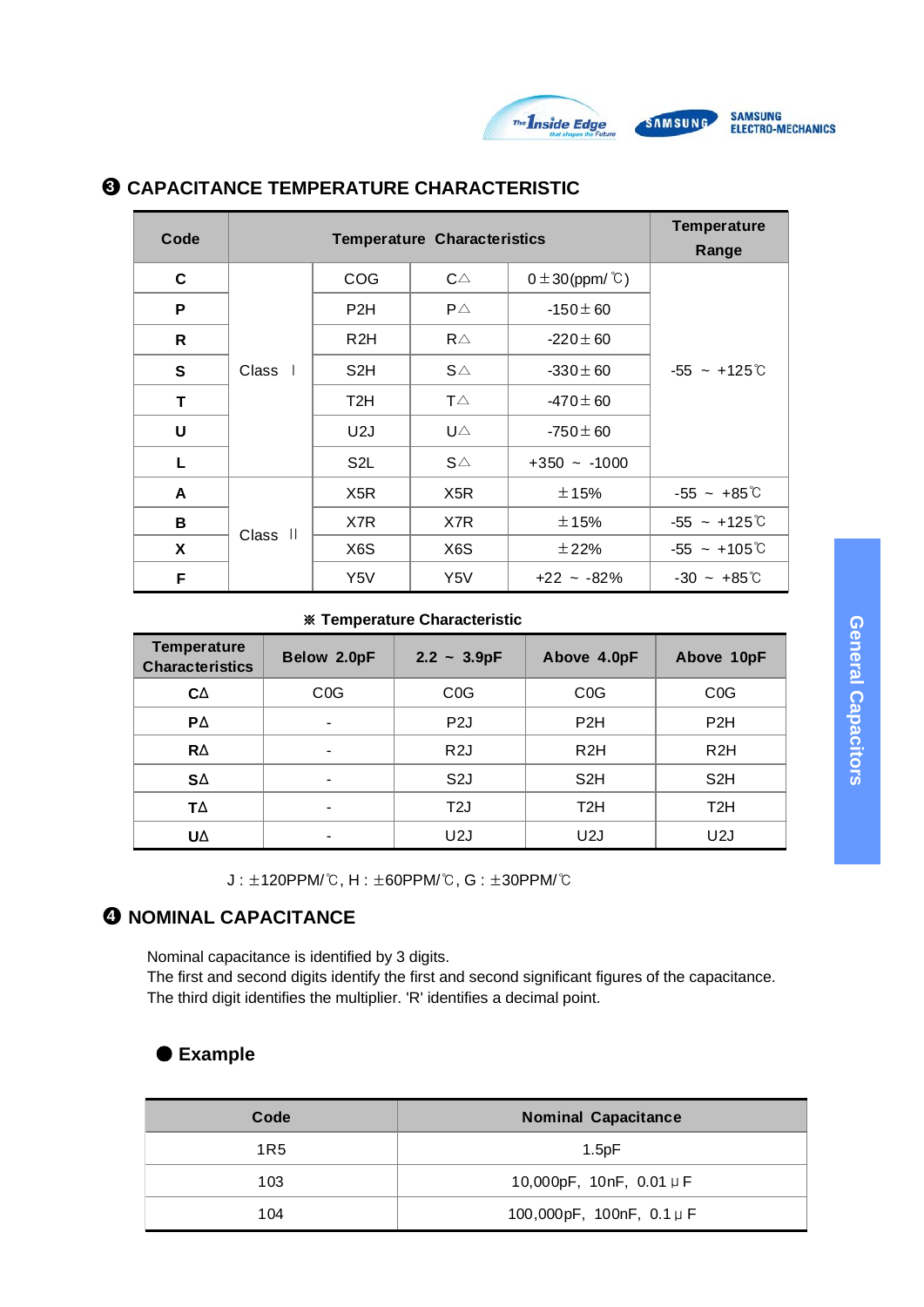

# $\Theta$  **CAPACITANCE TOLERANCE**

| Code        | <b>Tolerance</b> | <b>Nominal Capacitance</b>         |
|-------------|------------------|------------------------------------|
| A           | $\pm$ 0.05pF     |                                    |
| В           | ±0.1pF           |                                    |
| C           | ±0.25pF          | Less than 10pF<br>(Including 10pF) |
| D           | ± 0.5pF          |                                    |
| F           | ±1pF             |                                    |
| F           | ±1%              |                                    |
| G           | $\pm 2\%$        |                                    |
| $\mathsf J$ | $\pm$ 5%         |                                    |
| K           | ±10%             | More than 10pF                     |
| M           | ±20%             |                                    |
| Z           | $+80, -20%$      |                                    |

# ●**6 RATED VOLTAGE**

| Code         | <b>Rated Voltage</b> | Code | <b>Rated Voltage</b> |
|--------------|----------------------|------|----------------------|
| $\mathsf{R}$ | 4.0V                 | D    | 200V                 |
| Q            | 6.3V                 | Е    | 250V                 |
| P            | 10V                  | G    | 500V                 |
| O            | 16V                  | Н    | 630V                 |
| A            | <b>25V</b>           |      | 1,000V               |
|              | 35V                  | J    | 2,000V               |
| B            | 50V                  | K    | 3,000V               |
| C            | 100V                 |      |                      |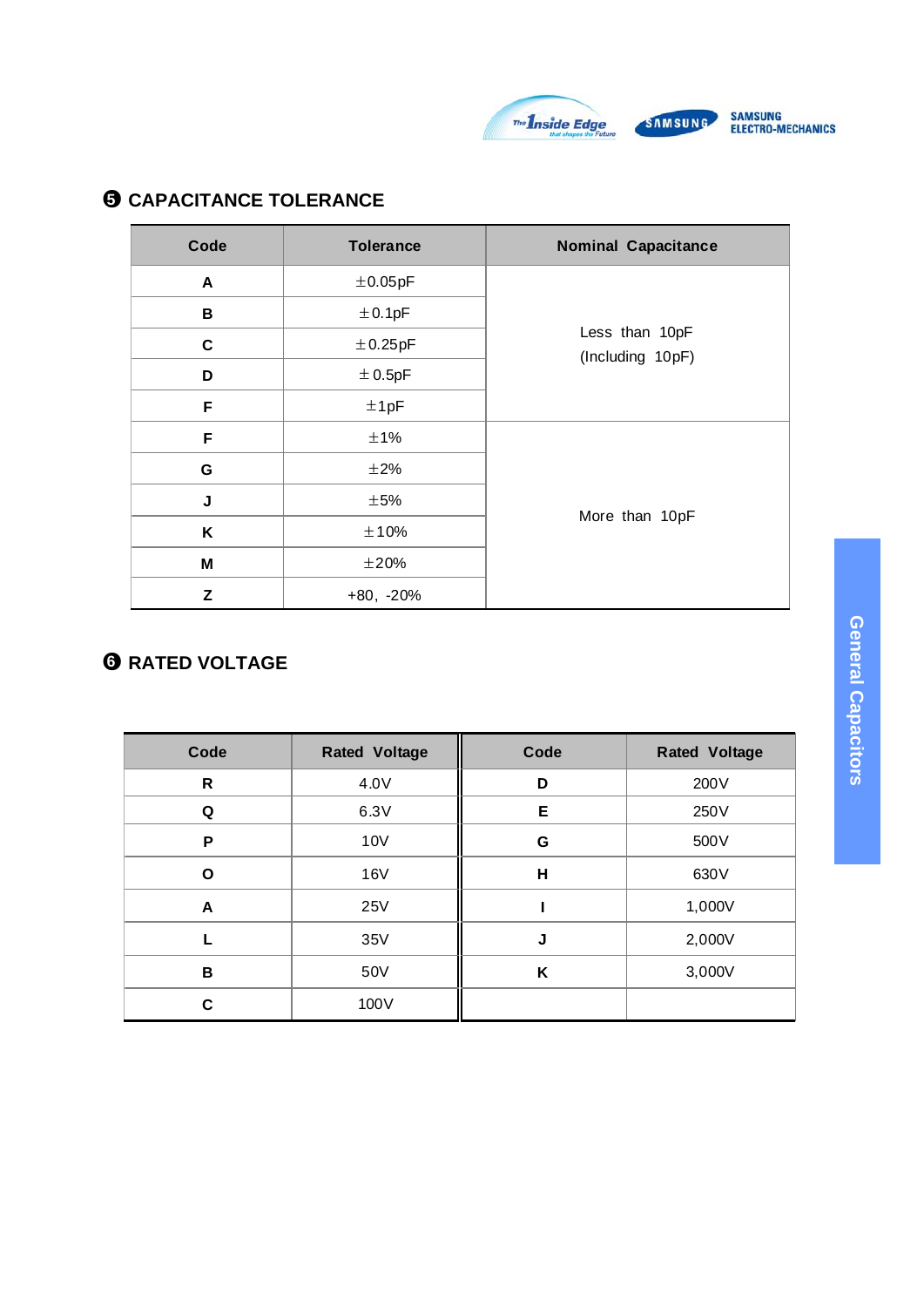

# ●**7 THICKNESS OPTION**

| <b>Size</b>     | Code         | Thickness(T)    | <b>Size</b> | Code | Thickness(T)    |
|-----------------|--------------|-----------------|-------------|------|-----------------|
| 0201(0603)      | 3            | $0.30 \pm 0.03$ |             | F    | $1.25 \pm 0.20$ |
| 0402(1005)<br>5 |              | $0.50 \pm 0.05$ |             | н    | $1.6 \pm 0.20$  |
| 0603(1608)      | 8            | $0.80 \pm 0.10$ | 1812(4532)  | т    | $2.0 \pm 0.20$  |
|                 | A            | $0.65 \pm 0.10$ |             | J    | $2.5 \pm 0.20$  |
|                 | C            | $0.85 \pm 0.10$ |             | L    | $3.2 \pm 0.30$  |
| 0805(2012)      | F            | $1.25 \pm 0.10$ |             | F    | $1.25 \pm 0.20$ |
|                 | Q            | $1.25 \pm 0.15$ |             | H    | $1.6 + 0.20$    |
|                 | Y            | $1.25 \pm 0.20$ | 2220(5750)  | п    | $2.0 \pm 0.20$  |
|                 | C            | $0.85 \pm 0.15$ |             | J    | $2.5 \pm 0.20$  |
| 1206(3216)      | F            | $1.25 \pm 0.15$ |             | L    | $3.2 \pm 0.30$  |
|                 | н            | $1.6 \pm 0.20$  |             |      |                 |
|                 | F            | $1.25 \pm 0.20$ |             |      |                 |
|                 | н            | $1.6 \pm 0.20$  |             |      |                 |
| 1210(3225)      | L            | $2.0 \pm 0.20$  |             |      |                 |
|                 | J            | $2.5 \pm 0.20$  |             |      |                 |
|                 | $\mathsf{V}$ | $2.5 \pm 0.30$  |             |      |                 |

# **8** PRODUCT & PLATING METHOD

| Code | <b>Electrode</b> | <b>Termination</b> | <b>Plating Type</b> |
|------|------------------|--------------------|---------------------|
| А    | Pd               | Ag                 | Sn_100%             |
| N    | Ni               | Сu                 | Sn_100%             |
| G    | Сu               | Сu                 | Sn_100%             |

# ●**9 SAMSUNG CONTROL CODE**

| Code | Description of the code | Code | Description of the code |
|------|-------------------------|------|-------------------------|
|      | Array (2-element)       |      | Normal                  |
| в    | Array (4-element)       |      | Automotive              |
|      | $High - Q$              |      | <b>LICC</b>             |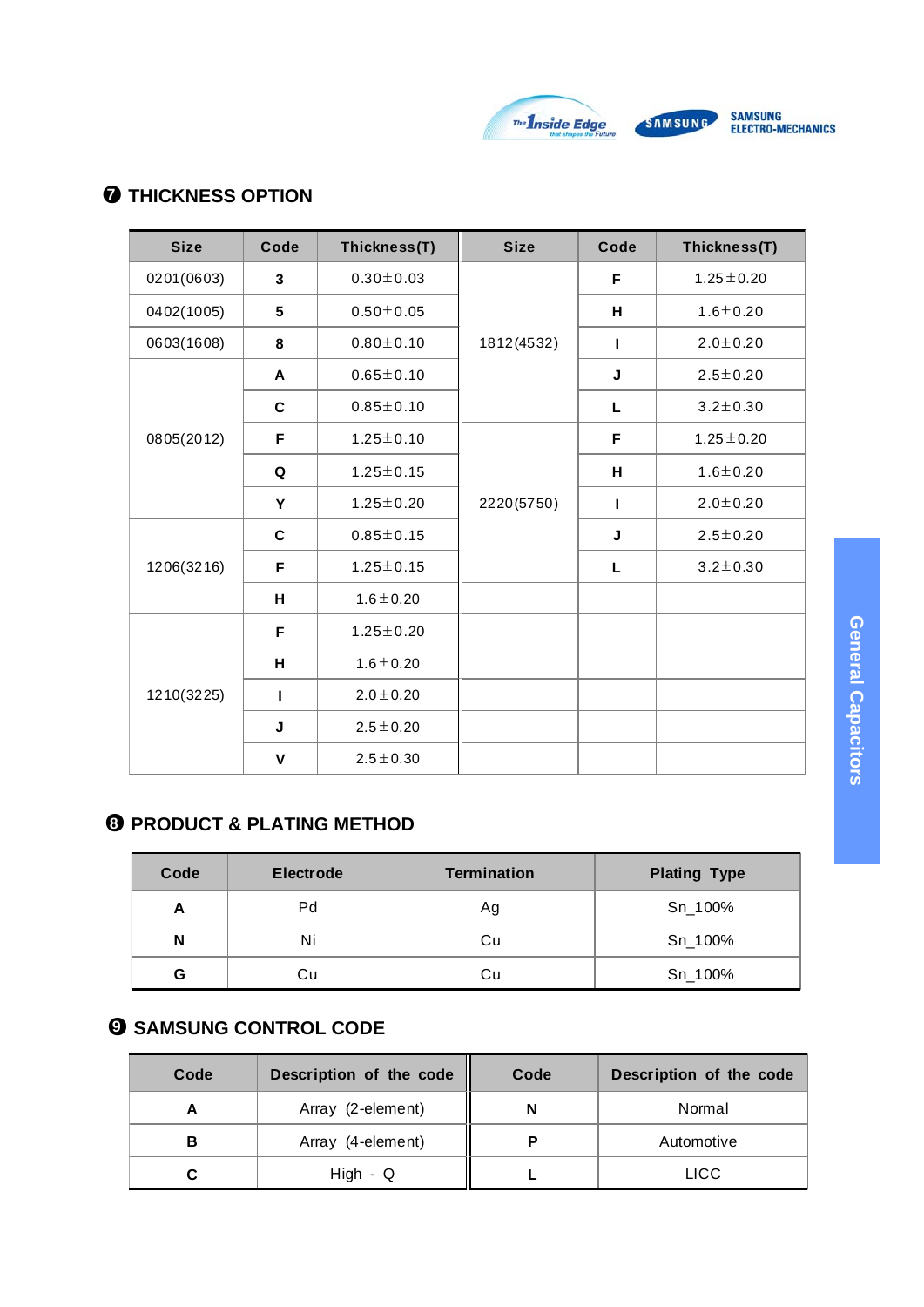

# ●**10 RESERVED FOR FUTURE USE**

| Code | Description of the code |  |
|------|-------------------------|--|
|      | Reserved for future use |  |

# ●**11 PACKAGING TYPE**

| Code | <b>Packaging Type</b> | Code | <b>Packaging Type</b>    |
|------|-----------------------|------|--------------------------|
| B    | Bulk                  | F    | Embossing 13" (10,000EA) |
| ρ    | Bulk Case             |      | Paper 13" (15,000EA)     |
| C    | Paper 7"              |      | Paper 10"                |
|      | Paper 13" (10,000EA)  |      | Embossing 10"            |
|      | Embossing 7"          |      |                          |

# **APPEARANCE AND DIMENSION**



| <b>CODE</b> | EIA CODE   | DIMENSION (mm) |                |         |                  |
|-------------|------------|----------------|----------------|---------|------------------|
|             |            |                | W              | T (MAX) | <b>BW</b>        |
| 03          | 0201       | $0.6 \pm 0.03$ | $0.3 \pm 0.03$ | 0.33    | $0.15 \pm 0.05$  |
| 05          | 0402       | $1.0 \pm 0.05$ | $0.5 \pm 0.05$ | 0.55    | $0.2 +0.15/-0.1$ |
| 10          | 0603       | $1.6 \pm 0.1$  | $0.8 \pm 0.1$  | 0.9     | $0.3 \pm 0.2$    |
| 21          | 0805       | $2.0 \pm 0.1$  | $1.25 \pm 0.1$ | 1.35    | $0.5 + 0.2/-0.3$ |
|             | 1206       | $3.2 \pm 0.15$ | $1.6 \pm 0.15$ | 1.40    | $0.5 + 0.2/-0.3$ |
| 31          |            | $3.2 \pm 0.2$  | $1.6 \pm 0.2$  | 1.8     | $0.5 + 0.3/-0.3$ |
|             | 1210<br>32 | $3.2 \pm 0.3$  | $2.5 \pm 0.2$  | 2.7     |                  |
|             |            | $3.2 \pm 0.4$  | $2.5 \pm 0.3$  | 2.8     | $0.6 \pm 0.3$    |
| 43          | 1812       | 4.5 $\pm$ 0.4  | $3.2 \pm 0.3$  | 3.5     | $0.8 \pm 0.3$    |
| 55          | 2220       | 5.7 $\pm$ 0.4  | 5.0 $\pm$ 0.4  | 3.5     | $1.0 \pm 0.3$    |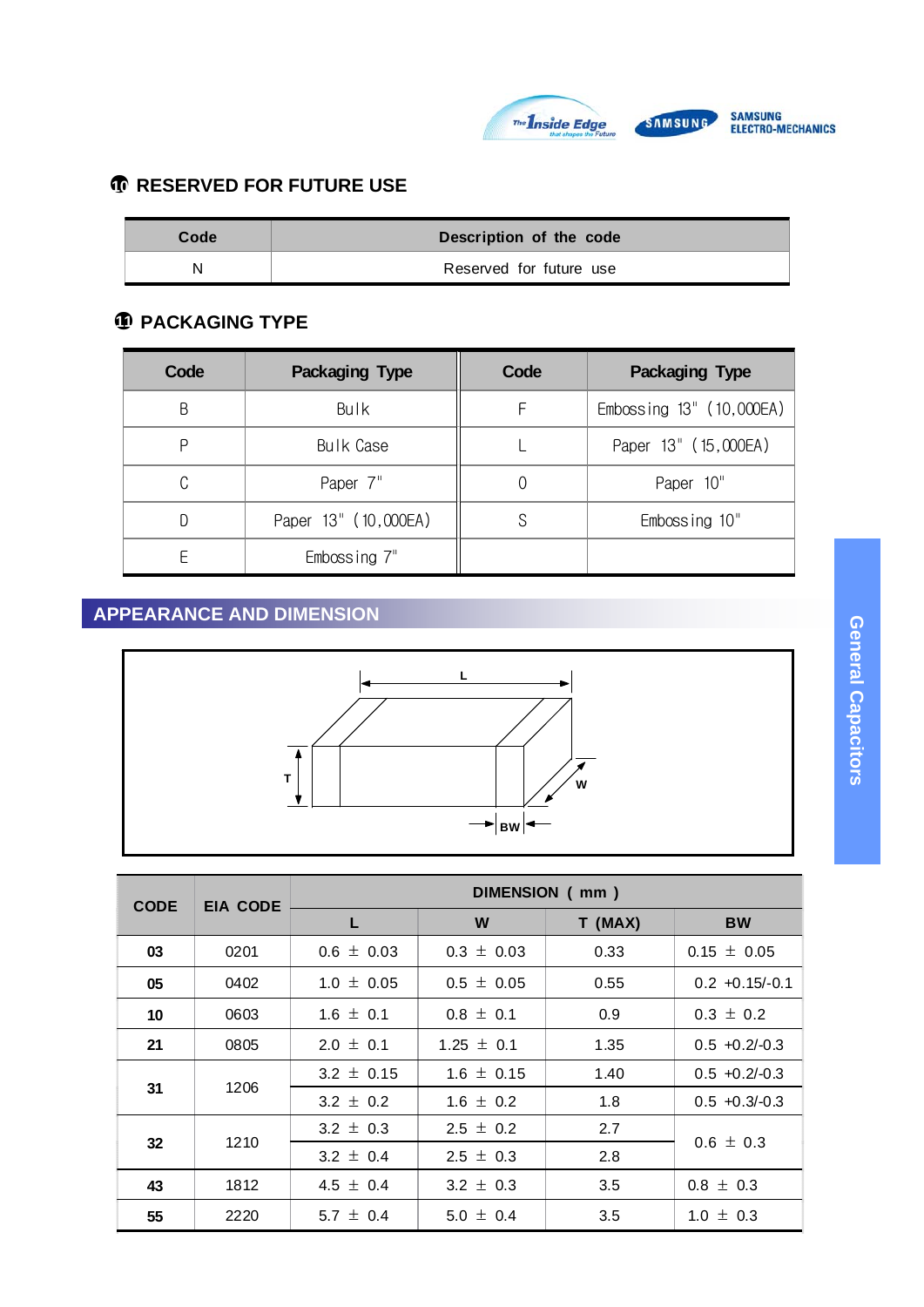

| <b>NO</b>      | <b>ITEM</b>               |                                           |                                                                                                                                                                        | <b>PERFORMANCE</b>                                              | <b>TEST CONDITION</b>                                                                                       |                                                                                                                                                                       |                    |  |  |  |  |  |  |            |             |             |             |                     |
|----------------|---------------------------|-------------------------------------------|------------------------------------------------------------------------------------------------------------------------------------------------------------------------|-----------------------------------------------------------------|-------------------------------------------------------------------------------------------------------------|-----------------------------------------------------------------------------------------------------------------------------------------------------------------------|--------------------|--|--|--|--|--|--|------------|-------------|-------------|-------------|---------------------|
| $\mathbf{1}$   | Appearance                |                                           | No Abnormal Exterior Appearance                                                                                                                                        |                                                                 | Through Microscope(x10)                                                                                     |                                                                                                                                                                       |                    |  |  |  |  |  |  |            |             |             |             |                     |
| 2              | Insulation<br>Resistance  |                                           | 10,000 $M\Omega$ or 500 $M\Omega \cdot \mu F$ whichever is smaller<br>Rated Voltage is below 16V ;<br>10,000 $M\Omega$ or 100 $M\Omega \cdot \mu$ whichever is smaller |                                                                 |                                                                                                             | Apply the Rated Voltage For $60 \sim 120$ Sec.                                                                                                                        |                    |  |  |  |  |  |  |            |             |             |             |                     |
| 3              | Withstanding<br>Voltage   |                                           | No Dielectric Breakdown or<br>Mechanical Breakdown                                                                                                                     |                                                                 | Capacitance                                                                                                 | Class I: 300% of the Rated Voltage for 1~5 sec.<br>Class II :250% of the Rated Voltage for 1~5 sec. is applied<br>with less than 50mA current<br>Frequency<br>Voltage |                    |  |  |  |  |  |  |            |             |             |             |                     |
| $\overline{4}$ | Capacita                  | Class<br>$\mathbf I$                      | Within the specified tolerance                                                                                                                                         |                                                                 | $\leq 1,000$ pF<br>$>1,000$ pF                                                                              | $1$ MHz $\pm$ 10%<br>$1$ kHz $\pm$ 10%                                                                                                                                | $0.5 - 5$ Vrms     |  |  |  |  |  |  |            |             |             |             |                     |
|                | nce                       | Class                                     |                                                                                                                                                                        |                                                                 | Capacitance                                                                                                 | Frequency                                                                                                                                                             | Voltage            |  |  |  |  |  |  |            |             |             |             |                     |
|                |                           | $\rm \Pi$                                 | Within the specified tolerance                                                                                                                                         |                                                                 | $\leq 10 \mu$ F                                                                                             | $1$ kHz $\pm 10%$                                                                                                                                                     | $1.0\pm0.2$ V rms  |  |  |  |  |  |  |            |             |             |             |                     |
|                |                           |                                           |                                                                                                                                                                        |                                                                 | $>10 \mu$ F                                                                                                 | 120 $Hz$ ± 20%                                                                                                                                                        | $0.5 \pm 0.1$ Vrms |  |  |  |  |  |  |            |             |             |             |                     |
|                |                           |                                           | Capacitance $\geq 30$ <sub>p</sub> F : Q $\geq 1,000$                                                                                                                  |                                                                 | Capacitance                                                                                                 | Frequency                                                                                                                                                             | Voltage            |  |  |  |  |  |  |            |             |             |             |                     |
| 5              | Class<br>Q<br>$\mathbf I$ |                                           |                                                                                                                                                                        | < 30pF : Q ≥ 400 + 20C                                          | $\leq 1,000$ pF                                                                                             | $1$ MHz $\pm$ 10%                                                                                                                                                     | $0.5 - 5$ Vrms     |  |  |  |  |  |  |            |             |             |             |                     |
|                |                           |                                           | (C : Capacitance)                                                                                                                                                      |                                                                 | $>1,000$ pF                                                                                                 | $1$ kHz $\pm$ 10%                                                                                                                                                     |                    |  |  |  |  |  |  |            |             |             |             |                     |
|                |                           | 1. Characteristic: A(X5R), B(X7R), X(X6S) |                                                                                                                                                                        |                                                                 | Capacitance                                                                                                 | Frequency                                                                                                                                                             | Voltage            |  |  |  |  |  |  |            |             |             |             |                     |
|                |                           |                                           | Spec<br>Rated Voltage                                                                                                                                                  |                                                                 | $\leq 10 \mu$ F                                                                                             | $1$ kHz $\pm$ 10%                                                                                                                                                     | $1.0\pm0.2$ V rms  |  |  |  |  |  |  |            |             |             |             |                     |
|                |                           |                                           |                                                                                                                                                                        |                                                                 |                                                                                                             |                                                                                                                                                                       |                    |  |  |  |  |  |  | $\geq$ 25V | $0.025$ max | >10 $\mu$ F | 120Hz ± 20% | $0.5 \pm 0.1$ V rms |
|                |                           |                                           | 16V                                                                                                                                                                    | $0.035$ max                                                     |                                                                                                             |                                                                                                                                                                       |                    |  |  |  |  |  |  |            |             |             |             |                     |
|                |                           |                                           | 10V                                                                                                                                                                    | $0.05$ max                                                      |                                                                                                             | *1. 0201 C $\geq$ 0.022uF, 0402 C $\geq$ 0.22uF, 0603 C $\geq$ 2.2uF,                                                                                                 |                    |  |  |  |  |  |  |            |             |             |             |                     |
|                |                           |                                           | 6.3V                                                                                                                                                                   | $0.05$ max/ $0.10$ max <sup>*1</sup>                            |                                                                                                             |                                                                                                                                                                       |                    |  |  |  |  |  |  |            |             |             |             |                     |
|                |                           |                                           | 2. Characteristic: F(Y5V)                                                                                                                                              |                                                                 | 0805 C≥4.7uF, 1206 C≥10uF, 1210 C≥22uF,<br>1812 C≥47uF, 2220 C≥100uF,<br>All Low Profile Capacitors (P.16). |                                                                                                                                                                       |                    |  |  |  |  |  |  |            |             |             |             |                     |
| 6              | Tan $\delta$              | Class                                     | Rated Voltage                                                                                                                                                          | Spec                                                            | *2 0603 C ≥ 0.47u F, 0805 C ≥ 1u F<br>*3. 0402 C 20.033uF, 0603 C > 0.1uF                                   |                                                                                                                                                                       |                    |  |  |  |  |  |  |            |             |             |             |                     |
|                |                           | П                                         | 50V                                                                                                                                                                    | $0.05$ max, $0.07$ max <sup>*2</sup>                            | All 0805, 1206 size, 1210 $C \le 6.8$ uF                                                                    |                                                                                                                                                                       |                    |  |  |  |  |  |  |            |             |             |             |                     |
|                |                           |                                           | 35V                                                                                                                                                                    | $0.07$ max                                                      | *4 1210 C>6.8uF                                                                                             |                                                                                                                                                                       |                    |  |  |  |  |  |  |            |             |             |             |                     |
|                |                           |                                           | 25V                                                                                                                                                                    | $0.05$ max/<br>$0.07$ max <sup>*3</sup> / 0.09max <sup>*4</sup> | *5 0402 C≥0.22uF<br>*6 All 1812 size                                                                        |                                                                                                                                                                       |                    |  |  |  |  |  |  |            |             |             |             |                     |
|                |                           |                                           | <b>16V</b>                                                                                                                                                             | 0.09 max/ 0.125max*5                                            |                                                                                                             |                                                                                                                                                                       |                    |  |  |  |  |  |  |            |             |             |             |                     |
|                |                           |                                           | 10 <sub>V</sub>                                                                                                                                                        | 0.125 max/ 0.16max*6                                            |                                                                                                             |                                                                                                                                                                       |                    |  |  |  |  |  |  |            |             |             |             |                     |
|                |                           |                                           | 6.3V                                                                                                                                                                   | $0.16$ max                                                      |                                                                                                             |                                                                                                                                                                       |                    |  |  |  |  |  |  |            |             |             |             |                     |
|                |                           |                                           |                                                                                                                                                                        |                                                                 |                                                                                                             |                                                                                                                                                                       |                    |  |  |  |  |  |  |            |             |             |             |                     |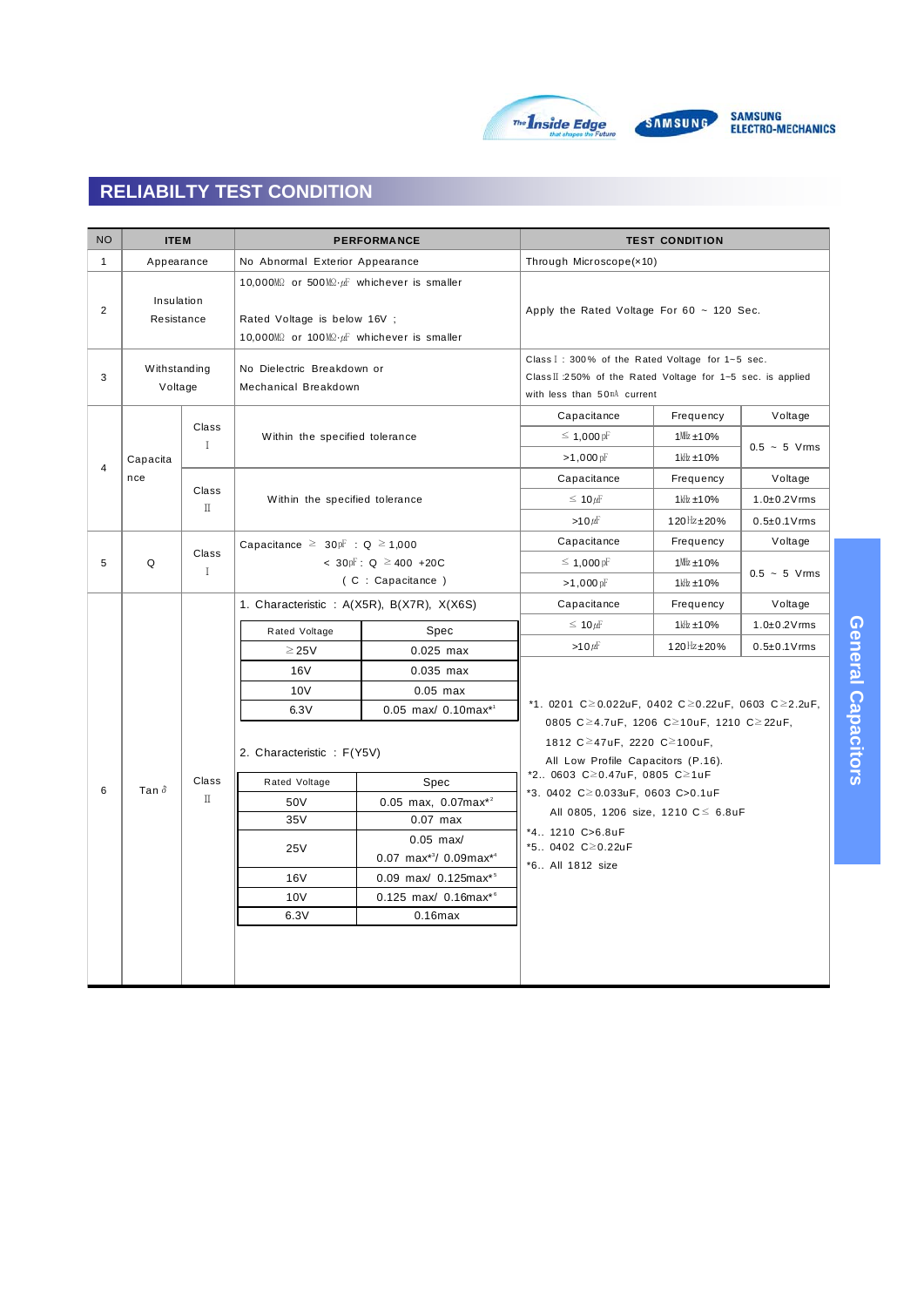

**General Capacitors**

General Capacitors

| <b>NO</b>      | <b>ITEM</b>                       |                                 |                     | <b>PERFORMANCE</b> |                                             |                                                 | <b>TEST CONDITION</b>                                                               |                                                  |  |  |
|----------------|-----------------------------------|---------------------------------|---------------------|--------------------|---------------------------------------------|-------------------------------------------------|-------------------------------------------------------------------------------------|--------------------------------------------------|--|--|
|                |                                   |                                 |                     |                    |                                             |                                                 | Capacitance shall be measured by the steps                                          |                                                  |  |  |
|                |                                   |                                 |                     |                    | Temp. Coefficient                           |                                                 | shown in the following table.                                                       |                                                  |  |  |
|                |                                   |                                 | Characteristics     |                    | $(PPM^{\circ}C)$                            | Step                                            | Temp. $(C)$                                                                         |                                                  |  |  |
|                |                                   |                                 | CO <sub>G</sub>     |                    | $0 \pm 30$                                  | $\mathbf{1}$                                    | $25 \pm 2$                                                                          |                                                  |  |  |
|                |                                   | Class                           | <b>PH</b>           |                    | $-150 \pm 60$                               | 2                                               | Min. operating temp. $\pm$ 2                                                        |                                                  |  |  |
|                |                                   | $\mathbf I$                     | <b>RH</b>           |                    | $-220 \pm 60$                               | 3                                               | 25 $\pm$ 2                                                                          |                                                  |  |  |
|                |                                   |                                 | <b>SH</b>           |                    | $-330 \pm 60$                               | $\overline{4}$                                  | Max. operating temp $\pm$ 2                                                         |                                                  |  |  |
|                |                                   |                                 | TH                  |                    | $-470 \pm 60$                               | 5                                               | $25 \pm 2$                                                                          |                                                  |  |  |
|                |                                   |                                 | UL                  |                    | $-750 \pm 120$                              | $(1)$ Class I                                   |                                                                                     |                                                  |  |  |
|                |                                   |                                 |                     | <b>SL</b>          |                                             | $+350 - 1000$                                   |                                                                                     | Temperature Coefficient shall be calculated from |  |  |
|                | Temperature                       |                                 |                     |                    |                                             | the formula as below.                           |                                                                                     |                                                  |  |  |
| $\overline{7}$ | Characteristics<br>of Capacitance |                                 |                     |                    |                                             |                                                 | Temp, Coefficient = $\frac{C2 - C1}{C1 \times \Delta T}$ × 10 <sup>6</sup> [ppm/°C] |                                                  |  |  |
|                |                                   |                                 |                     |                    |                                             |                                                 | C1; Capacitance at step 3                                                           |                                                  |  |  |
|                |                                   |                                 |                     |                    |                                             | C2: Capacitance at 85 $\degree$ C               |                                                                                     |                                                  |  |  |
|                |                                   |                                 | Characteristics     |                    | Capacitance Change<br>with No Bias          | $\triangle$ T: 60 °C (=85 °C-25 °C)             |                                                                                     |                                                  |  |  |
|                |                                   | Class<br>$\rm I\hspace{-.1em}I$ | A(X5R)<br>B(X7R)    |                    | ± 15%                                       | (2) CLASS $\Pi$                                 |                                                                                     |                                                  |  |  |
|                |                                   |                                 | X(X6S)              |                    | $±$ 22%                                     | Capacitance Change shall be calculated from the |                                                                                     |                                                  |  |  |
|                |                                   |                                 | F(Y5V)              |                    | $+22\% - 82\%$                              | formula as below.                               |                                                                                     |                                                  |  |  |
|                |                                   |                                 |                     |                    |                                             |                                                 | $\triangle C = \frac{C2 - C1}{C1} \times 100\%$                                     |                                                  |  |  |
|                |                                   |                                 |                     |                    |                                             |                                                 |                                                                                     |                                                  |  |  |
|                |                                   |                                 |                     |                    |                                             |                                                 | C1; Capacitance at step 3<br>C2: Capacitance at step 2 or 4                         |                                                  |  |  |
|                |                                   |                                 |                     |                    |                                             |                                                 | Apply 500g.f * Pressure for 10 ±1 sec.                                              |                                                  |  |  |
|                |                                   |                                 |                     |                    |                                             |                                                 |                                                                                     |                                                  |  |  |
|                |                                   |                                 |                     |                    |                                             | * 200g.f for 0201 case size.                    |                                                                                     |                                                  |  |  |
| 8              | Adhesive Strength                 |                                 |                     |                    | No Indication Of Peeling Shall Occur On The |                                                 |                                                                                     |                                                  |  |  |
|                | of Termination                    |                                 | Terminal Electrode. |                    |                                             |                                                 | 500g.f                                                                              |                                                  |  |  |
|                |                                   |                                 |                     |                    |                                             |                                                 |                                                                                     |                                                  |  |  |
|                |                                   |                                 |                     |                    |                                             |                                                 |                                                                                     |                                                  |  |  |
|                |                                   | Apperance                       |                     |                    | No mechanical damage shall occur.           | Bending limit; 1mm                              |                                                                                     |                                                  |  |  |
|                |                                   |                                 |                     |                    |                                             | Test speed; 1.0mm/SEC.                          |                                                                                     |                                                  |  |  |
|                |                                   |                                 | Characteristics     |                    | Capacitance Change                          |                                                 | Keep the test board at the limit point in 5 sec.,<br>Then measure capacitance.      |                                                  |  |  |
|                |                                   |                                 |                     |                    | Within $\pm$ 5% or $\pm$ 0.                 |                                                 |                                                                                     |                                                  |  |  |
|                |                                   |                                 | Class I             |                    | 5 pF<br>whichever is                        |                                                 | 20                                                                                  |                                                  |  |  |
|                |                                   |                                 |                     |                    | larger                                      |                                                 | $R = 230$                                                                           |                                                  |  |  |
| 9              | Bending<br>Strength               |                                 |                     | A(X5R)             |                                             | 50                                              |                                                                                     |                                                  |  |  |
|                |                                   | Capacitance                     |                     | B(X7R)             | Within $\pm$ 12.5%                          |                                                 |                                                                                     |                                                  |  |  |
|                |                                   |                                 |                     | X(X6S)             |                                             |                                                 |                                                                                     |                                                  |  |  |
|                |                                   |                                 |                     |                    |                                             |                                                 | Bending limit                                                                       |                                                  |  |  |
|                |                                   |                                 | Class II            |                    |                                             | $45 \pm 1$                                      | $45 \pm 1$                                                                          |                                                  |  |  |
|                |                                   |                                 |                     | F(Y5V)             | Within $\pm$ 30%                            |                                                 |                                                                                     |                                                  |  |  |
|                |                                   |                                 |                     |                    |                                             |                                                 |                                                                                     |                                                  |  |  |
|                |                                   |                                 |                     |                    |                                             |                                                 |                                                                                     |                                                  |  |  |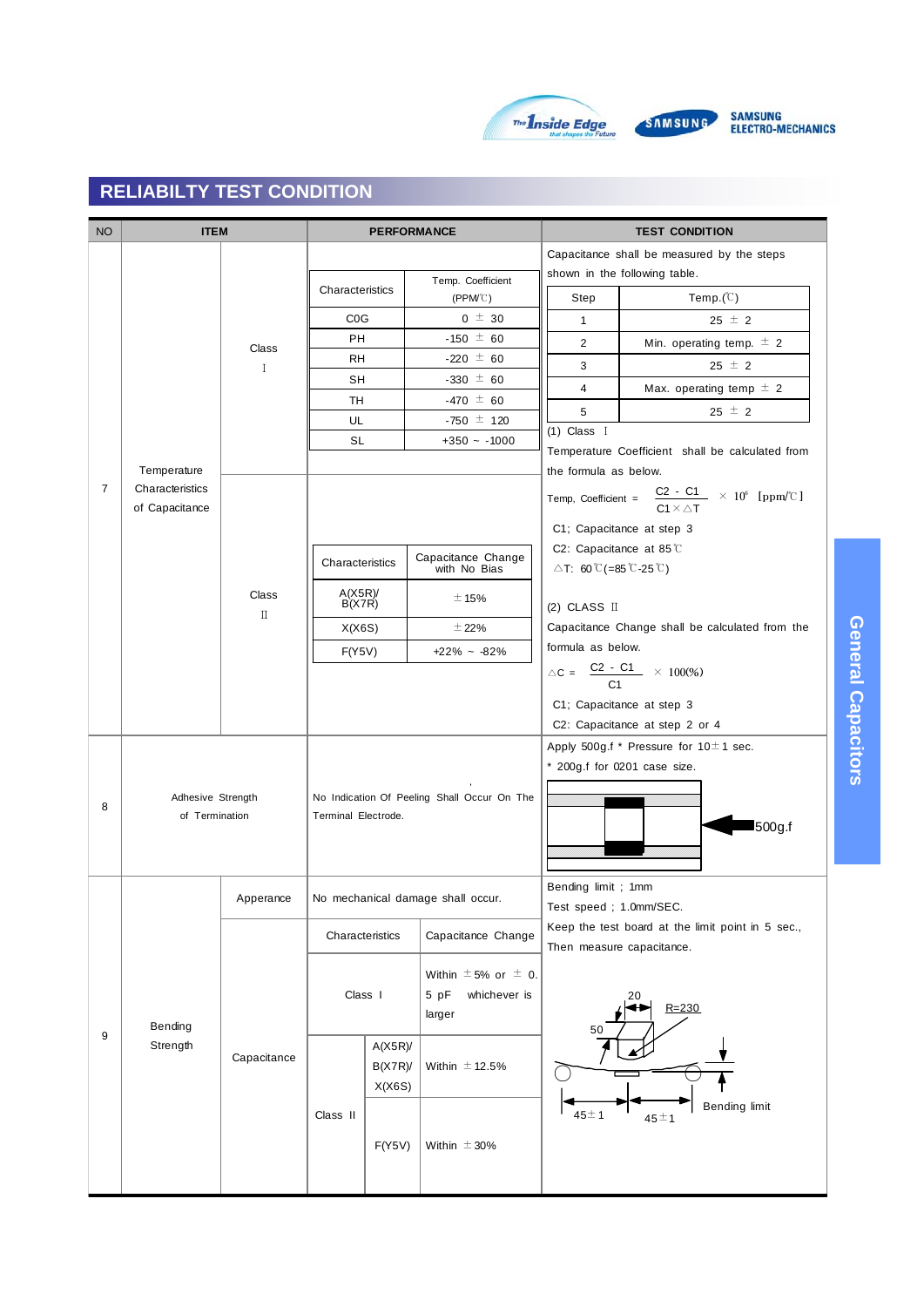

SAMSUNG<br>Electro-mechanics

| <b>NO</b> |                | <b>ITEM</b>                           |                 |                                     | <b>PERFORMANCE</b>                          | <b>TEST CONDITION</b>                             |                                       |                                                                                           |  |
|-----------|----------------|---------------------------------------|-----------------|-------------------------------------|---------------------------------------------|---------------------------------------------------|---------------------------------------|-------------------------------------------------------------------------------------------|--|
|           |                |                                       |                 |                                     | More Than 75% of the terminal surface is to | Solder                                            | Sn-3Ag-0.5Cu                          | 63Sn-37Pb                                                                                 |  |
|           |                |                                       |                 |                                     | be soldered newly, So metal part does not   | Solder                                            |                                       |                                                                                           |  |
|           |                |                                       |                 | come out or dissolve                |                                             | Temp.                                             | 245±5 <sup>°</sup> C                  | 235±5 ℃                                                                                   |  |
| 10        |                | <b>Solderability</b>                  |                 |                                     |                                             | Flux                                              |                                       | RMA Type                                                                                  |  |
|           |                |                                       |                 |                                     |                                             | Dip Time                                          | $3\pm0.3$ sec.                        | $5\pm0.5$ sec.                                                                            |  |
|           |                |                                       |                 |                                     |                                             | at 80~120 $\degree$ for 10~30 sec.<br>Pre-heating |                                       |                                                                                           |  |
|           |                | Apperance                             |                 |                                     | No mechanical damage shall occur.           | Solder Temperature: 270±5℃                        |                                       |                                                                                           |  |
|           |                |                                       |                 | Characteristics                     | Capacitance Change                          |                                                   | Dip Time : 10±1 sec.                  |                                                                                           |  |
|           |                |                                       |                 |                                     | Within $\pm 2.5\%$ or                       |                                                   |                                       | Each termination shall be fully immersed and                                              |  |
|           |                |                                       | Class I         |                                     | ±0.25 pF whichever is                       |                                                   | preheated as below :                  |                                                                                           |  |
|           |                | Capacitance                           |                 |                                     | larger                                      |                                                   |                                       |                                                                                           |  |
|           |                |                                       |                 | $A(X5R)$ /                          | Within $±7.5%$                              | <b>STEP</b>                                       | $\mathsf{TEMP}(\mathbb{C})$           | TIME(SEC.)                                                                                |  |
|           |                |                                       | Class II        | B(X7R)                              |                                             | $\mathbf{1}$                                      | $80 - 100$                            | 60                                                                                        |  |
|           |                |                                       |                 | X(X6S)                              | Within ±15%                                 | $\overline{2}$                                    | $150 - 180$                           | 60                                                                                        |  |
| 11        | Resistance to  |                                       |                 | F                                   | Within ±20%                                 |                                                   |                                       | Leave the capacitor in ambient condition for                                              |  |
|           | Soldering heat | Q                                     |                 | Capacitance $\geq 30$ <sub>pF</sub> | : $Q \ge 1000$                              |                                                   | specified time* before measurement    |                                                                                           |  |
|           |                | (Class $I$ )                          |                 | $<$ 30 pF                           | : $Q^{\ge}$ 400+20xC                        | * 24 $\pm$ 2 hours (Class I)                      |                                       |                                                                                           |  |
|           |                |                                       |                 |                                     | (C: Capacitance)                            |                                                   | 24 ± 2 hours (Class $\mathbb{I}$ )    |                                                                                           |  |
|           |                | Tan $\delta$                          |                 |                                     | Within the specified initial value          |                                                   |                                       |                                                                                           |  |
|           |                | (Class $\mathbb{I}$ )                 |                 |                                     |                                             |                                                   |                                       |                                                                                           |  |
|           |                | Insulation<br>Resistance              |                 |                                     | Within the specified initial value          |                                                   |                                       |                                                                                           |  |
|           |                | Withstanding                          |                 |                                     | Within the specified initial value          |                                                   |                                       |                                                                                           |  |
|           |                | Voltage                               |                 |                                     |                                             |                                                   |                                       |                                                                                           |  |
|           |                | Appearance                            |                 |                                     | No mechanical damage shall occur.           |                                                   |                                       |                                                                                           |  |
|           |                |                                       | Characteristics |                                     | Capacitance Change                          |                                                   |                                       |                                                                                           |  |
|           |                |                                       |                 |                                     | Within $\pm 2.5\%$ or                       |                                                   | The capacitor shall be subjected to a |                                                                                           |  |
|           |                |                                       | Class I         |                                     | $\pm 0.25$ pF whichever is                  |                                                   |                                       | Harmonic Motion having a total amplitude of<br>1.5mm changing frequency from 10Hz to 55Hz |  |
|           |                | Capacitance                           |                 |                                     | larger                                      |                                                   | and back to 10Hz In 1 min.            |                                                                                           |  |
|           | Vibration      |                                       | Class           | A(X5R)<br>B(X7R)                    | Within $±5\%$                               |                                                   |                                       |                                                                                           |  |
| 12        | Test           |                                       | $\mathbb I$     | X(X6S)                              | Within ±10%                                 |                                                   | perpendicular directions              | Repeat this for 2hours each in 3 mutually                                                 |  |
|           |                |                                       |                 | F(Y5V)                              | Within ±20%                                 |                                                   |                                       |                                                                                           |  |
|           |                | Q<br>(Class I)                        |                 |                                     | Within the specified initial value          |                                                   |                                       |                                                                                           |  |
|           |                | Tan $\delta$<br>(Class $\mathbb{I}$ ) |                 |                                     | Within the specified initial value          |                                                   |                                       |                                                                                           |  |
|           |                | Insulation<br>Resistance              |                 |                                     | Within the specified initial value          |                                                   |                                       |                                                                                           |  |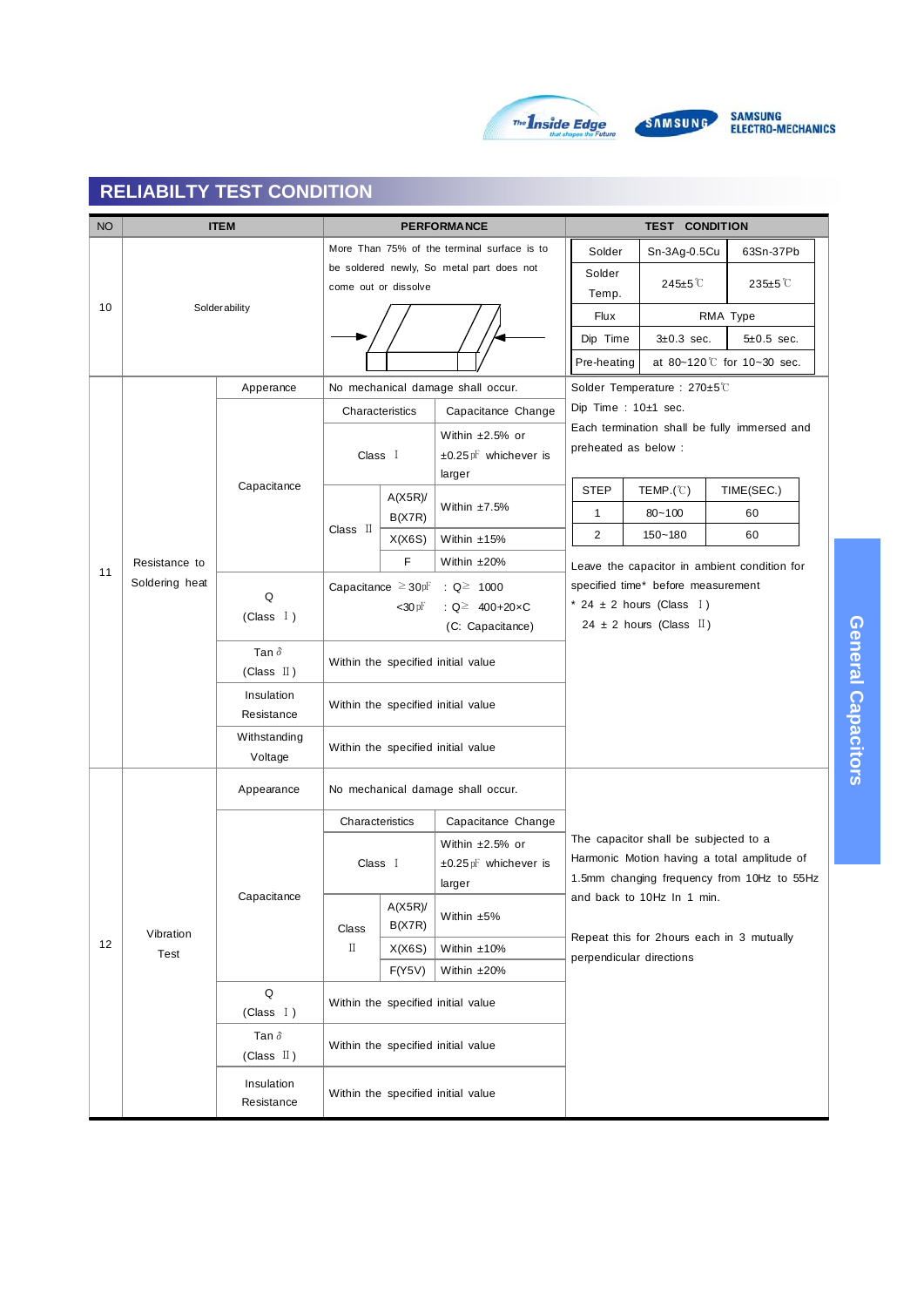



**General Capacitors**

General Capacitors

| <b>NO</b> | <b>ITEM</b> |                          |                                                    |                                                                   | <b>PERFORMANCE</b>                                                | <b>TEST CONDITION</b>                                                                  |  |  |  |  |
|-----------|-------------|--------------------------|----------------------------------------------------|-------------------------------------------------------------------|-------------------------------------------------------------------|----------------------------------------------------------------------------------------|--|--|--|--|
|           | Appearance  |                          |                                                    | No mechanical damage shall occur.                                 |                                                                   | : 40 $\pm$ 2 $\degree$ C<br>Temperature                                                |  |  |  |  |
|           |             |                          |                                                    | Characteristics                                                   | Capacitance Change                                                | Relative humidity : 90~95 %RH                                                          |  |  |  |  |
|           |             |                          |                                                    |                                                                   | Within $\pm 5.0\%$ or $\pm 0.5$ pF                                | Duration time<br>: 500 +12/-0 hr.                                                      |  |  |  |  |
|           |             | Capacitance              |                                                    | Class I                                                           | whichever is larger                                               |                                                                                        |  |  |  |  |
|           |             |                          |                                                    | $A(X5R)$ /                                                        |                                                                   | Leave the capacitor in ambient<br>condition for specified time* before<br>measurement. |  |  |  |  |
|           |             |                          | Class                                              | $B(X7R)$ /                                                        | Within $±12.5%$                                                   |                                                                                        |  |  |  |  |
|           |             |                          | $\scriptstyle\rm II$                               | X(X6S)                                                            |                                                                   | CLASS $I : 24 \pm 2$ Hr.<br>CLASSII : 24±2 Hr.                                         |  |  |  |  |
|           |             |                          |                                                    | F(Y5V)                                                            | Within $±30%$                                                     |                                                                                        |  |  |  |  |
|           |             | Q                        | Capacitance $\geq 30$ <sub>pF</sub> : Q $\geq 350$ |                                                                   |                                                                   |                                                                                        |  |  |  |  |
|           | Humidity    | <b>CLASSI</b>            |                                                    |                                                                   | 10≤ Capacitance <30pF : $Q$ ≥ 275 + 2.5×C                         |                                                                                        |  |  |  |  |
| 13        | (Steady     |                          |                                                    |                                                                   | Capacitance < $10pF : Q \ge 200 + 10 \times C$ (C: Capacitance)   |                                                                                        |  |  |  |  |
|           | State)      |                          |                                                    | 1. Characteristic: A(X5R),                                        | 2. Characteristic: F(Y5V)                                         |                                                                                        |  |  |  |  |
|           |             |                          |                                                    | B(X7R)                                                            |                                                                   |                                                                                        |  |  |  |  |
|           |             |                          | $0.05$ max (16V and over)                          |                                                                   | $0.075$ max (25V and over)                                        |                                                                                        |  |  |  |  |
|           |             | Tan $\delta$             | $0.075$ max (10V)                                  |                                                                   | 0.1 max $(16V, C<1.0 \mu F)$                                      |                                                                                        |  |  |  |  |
|           |             | CLASS II                 | $0.075$ max<br>(6.3V except Table 1)               |                                                                   | 0.125max(16V, $C \ge 1.0 \mu$ F)<br>$0.15$ max (10V)              |                                                                                        |  |  |  |  |
|           |             |                          |                                                    |                                                                   | $0.195$ max $(6.3V)$                                              |                                                                                        |  |  |  |  |
|           |             |                          | $0.125$ max*                                       |                                                                   |                                                                   |                                                                                        |  |  |  |  |
|           |             |                          | (refer to Table 1)                                 |                                                                   |                                                                   |                                                                                        |  |  |  |  |
|           |             | Insulation               |                                                    | 1,000 MQ or 50MQ $\mu$ F whichever is smaller.                    |                                                                   |                                                                                        |  |  |  |  |
|           |             | Resistance               |                                                    |                                                                   |                                                                   |                                                                                        |  |  |  |  |
|           |             | Appearance               |                                                    | No mechanical damage shall occur.                                 |                                                                   | Applied Voltage : rated voltage                                                        |  |  |  |  |
|           |             |                          |                                                    | Characteristics                                                   | Capacitance Change                                                | Temperature: 40±2 ℃<br>Humidity: : 90~95%RH                                            |  |  |  |  |
|           |             | Capacitance              |                                                    |                                                                   | Within $\pm 5.0\%$ or $\pm 0.5$ pF                                | Duration Time: 500 +12/-0 Hr.                                                          |  |  |  |  |
|           |             |                          |                                                    | Class I                                                           | whichever is larger                                               | Charge/Discharge Current: 50mA max.                                                    |  |  |  |  |
|           |             |                          |                                                    | $A(X5R)$ /                                                        | Within $±12.5%$                                                   |                                                                                        |  |  |  |  |
|           |             |                          |                                                    | $B(X7R)$ /                                                        | Within $±12.5%$                                                   | Perform the initial measurement according to                                           |  |  |  |  |
|           |             |                          |                                                    | X(X6S)                                                            | Within $±30\%$                                                    | Note1.                                                                                 |  |  |  |  |
|           |             |                          | Class $\Pi$                                        |                                                                   | Within $±30\%$                                                    |                                                                                        |  |  |  |  |
|           |             |                          |                                                    |                                                                   |                                                                   | Perform the final measurement according to                                             |  |  |  |  |
|           |             |                          |                                                    | F(Y5V)                                                            | Within ±30%                                                       | Note2.                                                                                 |  |  |  |  |
|           |             |                          |                                                    |                                                                   |                                                                   |                                                                                        |  |  |  |  |
|           | Moisture    | Q                        |                                                    | Capacitance $\geq 30$ $F : Q \geq 200$                            |                                                                   |                                                                                        |  |  |  |  |
| 14        | Resistance  | (Class I)                |                                                    |                                                                   | Capacitance <30 $pF : Q \ge 100 + 10/3 \times C$ (C: Capacitance) |                                                                                        |  |  |  |  |
|           |             |                          |                                                    |                                                                   |                                                                   |                                                                                        |  |  |  |  |
|           |             |                          |                                                    | 1. Characteristic: A(X5R),                                        | 2. Characteristic: F(Y5V)                                         |                                                                                        |  |  |  |  |
|           |             |                          |                                                    | B(X7R)                                                            | $0.075$ max (25V and over)                                        |                                                                                        |  |  |  |  |
|           |             |                          | $0.05$ max (16V and over)<br>$0.075$ max (10V)     |                                                                   | 0.1 max $(16V, C<1.0 \mu F)$                                      |                                                                                        |  |  |  |  |
|           |             |                          |                                                    |                                                                   | 0.125max(16V, $C \ge 1.0 \mu$ F)                                  |                                                                                        |  |  |  |  |
|           |             | Tan $\delta$             | $0.075$ max                                        |                                                                   | $0.15$ max (10V)                                                  |                                                                                        |  |  |  |  |
|           |             | (Class $\mathbb{I}$ )    | (6.3V except Table 1)                              |                                                                   | $0.195$ max $(6.3V)$                                              |                                                                                        |  |  |  |  |
|           |             |                          | $0.125$ max*                                       |                                                                   |                                                                   |                                                                                        |  |  |  |  |
|           |             |                          | (refer to Table 1)                                 |                                                                   |                                                                   |                                                                                        |  |  |  |  |
|           |             |                          |                                                    | $X(X6S)$ 0.11 max $(6.3V)$ and below)                             |                                                                   |                                                                                        |  |  |  |  |
|           |             | Insulation<br>Resistance |                                                    | 500 $\text{MS}$ or 25 $\text{MS} \cdot \mu$ whichever is smaller. |                                                                   |                                                                                        |  |  |  |  |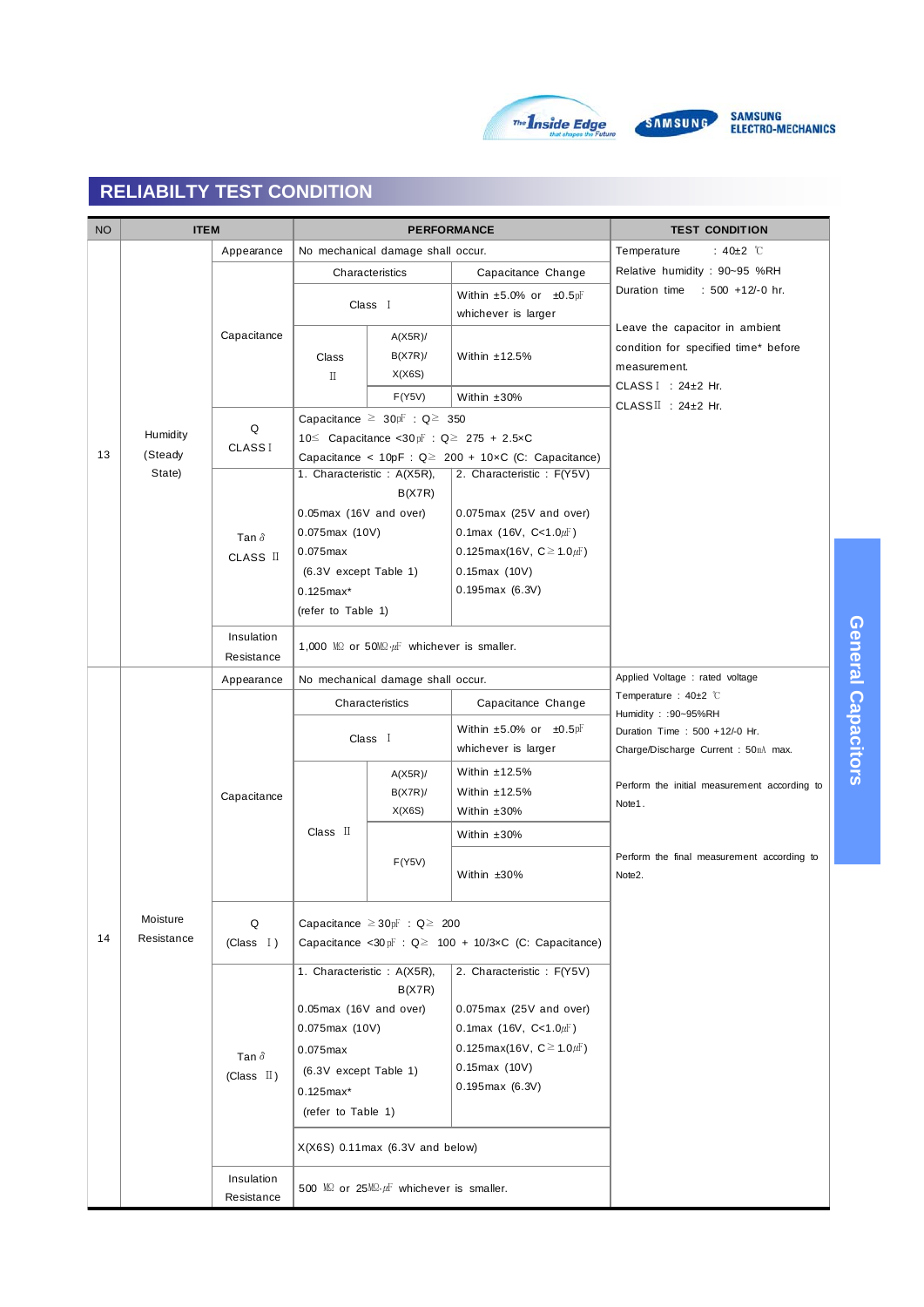



| <b>NO</b> | <b>ITEM</b> |                          |                                                         |                      |  | <b>PERFORMANCE</b>                                         | <b>TEST CONDITION</b>               |                                                                            |            |  |
|-----------|-------------|--------------------------|---------------------------------------------------------|----------------------|--|------------------------------------------------------------|-------------------------------------|----------------------------------------------------------------------------|------------|--|
|           |             | Appearance               | No mechanical damage shall occur.                       |                      |  |                                                            |                                     | Applied Voltage: 200%* of the rated voltage                                |            |  |
|           |             |                          | Characteristics                                         |                      |  | Capacitance Change                                         |                                     | Temperature : max. operating temperature<br>Duration Time: 1000 +48/-0 Hr. |            |  |
|           |             |                          | Class I                                                 |                      |  | Within $\pm 3\%$ or $\pm 0.3$ pF,                          | Charge/Discharge Current: 50mA max. |                                                                            |            |  |
|           |             |                          |                                                         |                      |  | Whichever is larger                                        |                                     | * refer to table(3) : $150\%/100\%$ of the rated                           |            |  |
|           |             | Capacitance              |                                                         | A(X5R)<br>B(X7R)     |  | Within $±12.5%$                                            | voltage                             |                                                                            |            |  |
|           |             |                          | Class II                                                | X(X6S)               |  | Within ±25%                                                |                                     | Perform the initial measurement according to                               |            |  |
|           |             |                          |                                                         |                      |  | Within ±30%                                                |                                     | Note1 for Class $\mathbb I$                                                |            |  |
|           |             |                          |                                                         | F(Y5V)               |  | Within ±30%                                                |                                     |                                                                            |            |  |
|           |             | Q                        | Capacitance $\geq 30$ <sub>p</sub> F : Q $\geq 350$     |                      |  |                                                            |                                     | Perform the final measurement according to                                 |            |  |
|           |             | (Class I)                |                                                         |                      |  | 10 $\leq$ Capacitance < 30 pF : Q $\geq$ 275 + 2.5xC       | Note <sub>2</sub> .                 |                                                                            |            |  |
|           | High        |                          |                                                         |                      |  | Capacitance < $10pF$ : Q $\geq$ 200 +10xC (C: Capacitance) |                                     |                                                                            |            |  |
| 15        | Temperature |                          | 1. Characteristic: A(X5R),                              |                      |  | 2. Characteristic: F(Y5V)                                  |                                     |                                                                            |            |  |
|           | Resistance  |                          |                                                         | B(X7R)               |  | $0.075$ max                                                |                                     |                                                                            |            |  |
|           |             |                          | $0.05$ max                                              |                      |  | (25V and over)                                             |                                     |                                                                            |            |  |
|           |             |                          | (16V and over)<br>$0.075$ max (10V)                     |                      |  | 0.1 max $(16V, C<1.0 \mu F)$                               |                                     |                                                                            |            |  |
|           |             |                          | $0.075$ max<br>(6.3V except Table 1)<br>$0.125$ max $*$ |                      |  | 0.125max(16V, $C \ge 1.0 \mu F$ )                          |                                     |                                                                            |            |  |
|           |             | Tan $\delta$             |                                                         |                      |  | $0.15$ max $(10V)$                                         |                                     |                                                                            |            |  |
|           |             | (Class $\mathbb{I}$ )    |                                                         |                      |  | $0.195$ max $(6.3V)$                                       |                                     |                                                                            |            |  |
|           |             |                          | (refer to Table 1)                                      |                      |  |                                                            |                                     |                                                                            |            |  |
|           |             |                          |                                                         |                      |  |                                                            |                                     |                                                                            |            |  |
|           |             |                          | $X(X6S)$ 0.11 max (6.3V and below)                      |                      |  |                                                            |                                     |                                                                            |            |  |
|           |             | Insulation<br>Resistance |                                                         |                      |  | 1,000 M2 or 50M2. $\mu$ F whichever is smaller.            |                                     |                                                                            |            |  |
|           |             | Appearance               | No mechanical damage shall occur.                       |                      |  |                                                            |                                     | Capacitor shall be subjected to 5 cycles.                                  |            |  |
|           |             |                          | Characteristics                                         |                      |  | Capacitance Change                                         |                                     | Condition for 1 cycle:                                                     |            |  |
|           |             |                          | Class I                                                 |                      |  | Within $\pm 2.5\%$ or $\pm 0.25$ pF                        | Step                                | Temp. $(\mathbb{C})$                                                       | Time(min.) |  |
|           |             |                          |                                                         |                      |  | Whichever is larger                                        | 1                                   | Min. operating                                                             | 30         |  |
|           |             | Capacitance              |                                                         | $A(X5R)$ /<br>B(X7R) |  | Within ±7.5%                                               | $\overline{2}$                      | $temp.+0/-3$<br>25                                                         | $2 - 3$    |  |
|           | Temperature |                          | Class<br>$\rm \Pi$                                      | X(X6S)               |  | Within ±15%                                                |                                     | Max. operating                                                             |            |  |
| 16        | Cycle       |                          |                                                         |                      |  |                                                            | 3                                   | $temp.+3/-0$                                                               | 30         |  |
|           |             | Q                        |                                                         | F(Y5V)               |  | Within ±20%                                                | 4                                   | 25                                                                         | $2 - 3$    |  |
|           |             | (Class I)                | Within the specified initial value                      |                      |  |                                                            |                                     | Leave the capacitor in ambient condition                                   |            |  |
|           |             |                          |                                                         |                      |  |                                                            |                                     | for specified time* before measurement                                     |            |  |
|           |             | Tan $\delta$             | Within the specified initial value                      |                      |  |                                                            |                                     | * 24 $\pm$ 2 hours (Class I)                                               |            |  |
|           |             | (Class $\mathbb{I}$ )    |                                                         |                      |  |                                                            |                                     | 24 $\pm$ 2 hours (Class II)                                                |            |  |
|           |             | Insulation<br>Resistance | Within the specified initial value                      |                      |  |                                                            |                                     |                                                                            |            |  |
|           |             |                          |                                                         |                      |  |                                                            |                                     |                                                                            |            |  |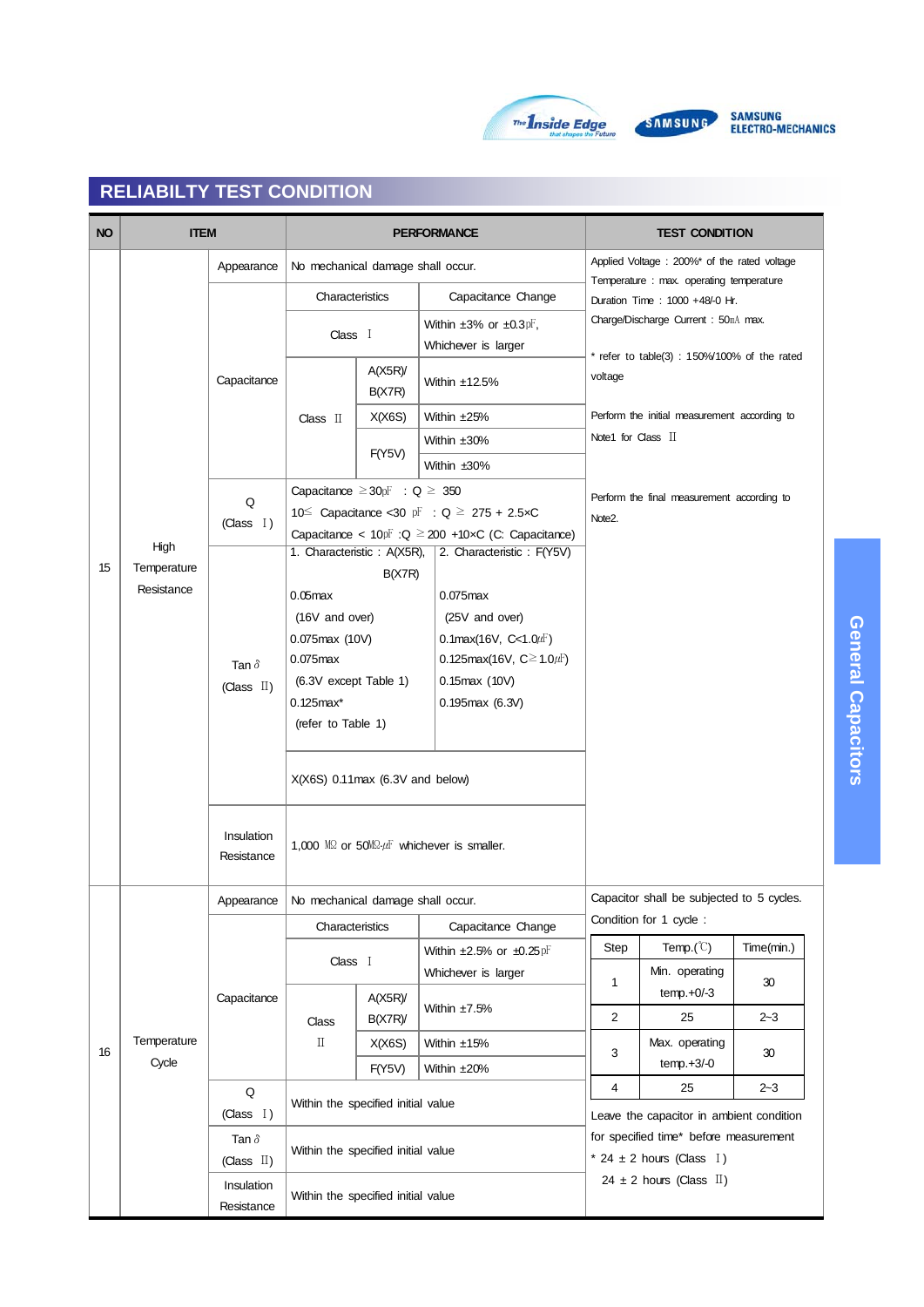

SAMSUNG<br>ELECTRO-MECHANICS

# **RELIABILTY TEST CONDITION**

|    |                       |             | Recommended Soldering Method |                          |                              |                     |
|----|-----------------------|-------------|------------------------------|--------------------------|------------------------------|---------------------|
|    |                       | Size        | Temperature                  |                          | Condition                    |                     |
|    |                       | inch (mm)   | Characteristic               | Capacitance              | Flow                         | Reflow              |
|    |                       | 0201 (0603) |                              |                          |                              | $\circlearrowright$ |
|    |                       | 0402 (1005) |                              |                          |                              |                     |
|    |                       |             | Class I                      | $\overline{\phantom{a}}$ | $\circ$                      | $\circ$             |
|    |                       | 0603 (1608) | Class II                     | $C < 1 \mu F$            | $\circ$                      | $\bigcirc$          |
|    |                       |             |                              | $C \geq 1 \mu F$         | ٠                            | $\bigcirc$          |
|    | Recommended           |             | Class I                      | ÷,                       | $\circ$                      | $\circlearrowright$ |
| 18 | Soldering Method      | 0805 (2012) | Class II                     | $C \leq 4.7 \mu F$       | $\bigcirc$                   | $\circ$             |
|    | By Size & Capacitance |             |                              | $C \geq 4.7 \mu F$       | $\qquad \qquad \blacksquare$ | $\circ$             |
|    |                       |             | Array                        |                          | $\overline{\phantom{a}}$     | $\circ$             |
|    |                       |             | Class I                      | $\overline{\phantom{a}}$ | $\bigcirc$                   | $\bigcirc$          |
|    |                       |             | Class II                     | $C \leq 10 \mu F$        | $\circ$                      | $\bigcirc$          |
|    |                       | 1206 (3216) |                              | $C \geq 10 \mu F$        | ä,                           | $\circ$             |
|    |                       |             | Array                        | $\overline{\phantom{a}}$ | $\overline{\phantom{a}}$     | $\circ$             |
|    |                       | 1210 (3225) |                              |                          |                              | $\circ$             |
|    |                       | 1808 (4520) |                              |                          |                              | $\bigcirc$          |
|    |                       | 1812 (4532) |                              |                          |                              | $\bigcirc$          |
|    |                       | 2220 (5750) |                              |                          |                              | $\bigcirc$          |

Note1. Initial Measurement For Class Ⅱ

Perform the heat treatment at 150℃+0/-10℃ for 1 hour. Then Leave the capacitor in ambient condition for 48±4 hours before measurement. Then perform the measurement.

#### Note2. Latter Measurement

1. CLASSⅠ

Leave the capacitor in ambient condition for 24±2 hours before measurement

Then perform the measurement.

2. Class Ⅱ

Perform the heat treatment at 150℃+0/-10℃ for 1 hour. Then Leave the capacitor in ambient condition for 48±4 hours before measurement. Then perform the measurement.

| Tan $\delta$                    | $0.125$ max <sup>*</sup>                                                                                                                                                                                                                                |
|---------------------------------|---------------------------------------------------------------------------------------------------------------------------------------------------------------------------------------------------------------------------------------------------------|
| Class I<br>$A(X5R)$ ,<br>B(X7R) | 0201 C $\geq$ 0.022 $\mu$ F<br>0402 C $\geq 0.22 \mu$ F<br>0603 C $\geq$ 2.2 <i>u</i> F<br>0805 C $\geq 4.7 \mu$ F<br>1206 C $\geq 10.0 \mu$ F<br>1210 C $\geq$ 22.0 $\mu$ F<br>1812 C $\geq 47.0$ $\mu$ F<br>2220 C ≥ 100.0 $\mu$ F<br>All Low Profile |
|                                 | Capacitors (P.16).                                                                                                                                                                                                                                      |

\*Table1. \*Table2. \*Table3.

| $\angle$ C (Y5V)      | ± 30%                                                                                                                                                                                               |
|-----------------------|-----------------------------------------------------------------------------------------------------------------------------------------------------------------------------------------------------|
| Class $\Pi$<br>F(Y5V) | 0402 C $\geq$ 0.47 $\mu$ F<br>0603 C $\geq$ 2.2 $\mu$ F<br>0805 C $\geq 4.7 \mu$ F<br>1206 C $\geq 10.0 \mu$ F<br>1210 C $\geq$ 22.0 $\mu$ F<br>1812 C $\geq$ 47.0 $\mu$ F<br>2220 C $\geq$ 100.0µF |
|                       |                                                                                                                                                                                                     |
|                       |                                                                                                                                                                                                     |

High Temperature Resistance test

|                                                                 | High Temperature Resistance test                                                                                                                                                                              |                                                                                                                                                                                                                                        |  |  |  |  |  |  |  |  |  |  |  |
|-----------------------------------------------------------------|---------------------------------------------------------------------------------------------------------------------------------------------------------------------------------------------------------------|----------------------------------------------------------------------------------------------------------------------------------------------------------------------------------------------------------------------------------------|--|--|--|--|--|--|--|--|--|--|--|
| Applied<br>Voltage                                              | 100% of the rated<br>voltage                                                                                                                                                                                  | 150% of the rated<br>voltage                                                                                                                                                                                                           |  |  |  |  |  |  |  |  |  |  |  |
| Class $\Pi$<br>$A(X5R)$ ,<br>$B(X7R)$ ,<br>$X(X6S)$ ,<br>F(Y5V) | 0201 C $\geq$ 0.1 $\mu$ F<br>0402 C $\geq 1.0 \mu$ F<br>0603 C $\geq 4.7 \mu$ F<br>0805 C $\geq$ 22.0 $\mu$ F<br>1206 C $\geq$ 47.0 $\mu$ F<br>1210 C $\geq$ 100.0µF<br>All Low Profile<br>Capacitors (P.16). | 0201 C $\geq$ 0.022 $\mu$ F<br>0402 C $\geq$ 0.47 $\mu$ F<br>0603 C $\geq$ 2.2 $\mu$ F<br>0805 C $\geq 4.7 \mu$ F<br>1206 C $\geq 10.0 \mu$ F<br>1210 C $\geq$ 22.0 $\mu$ F<br>1812 C $\geq$ 47.0 $\mu$ F<br>2220 C $\geq 100.0 \mu$ F |  |  |  |  |  |  |  |  |  |  |  |

Note3. All Size In Reliability Test Condition Section is "inch"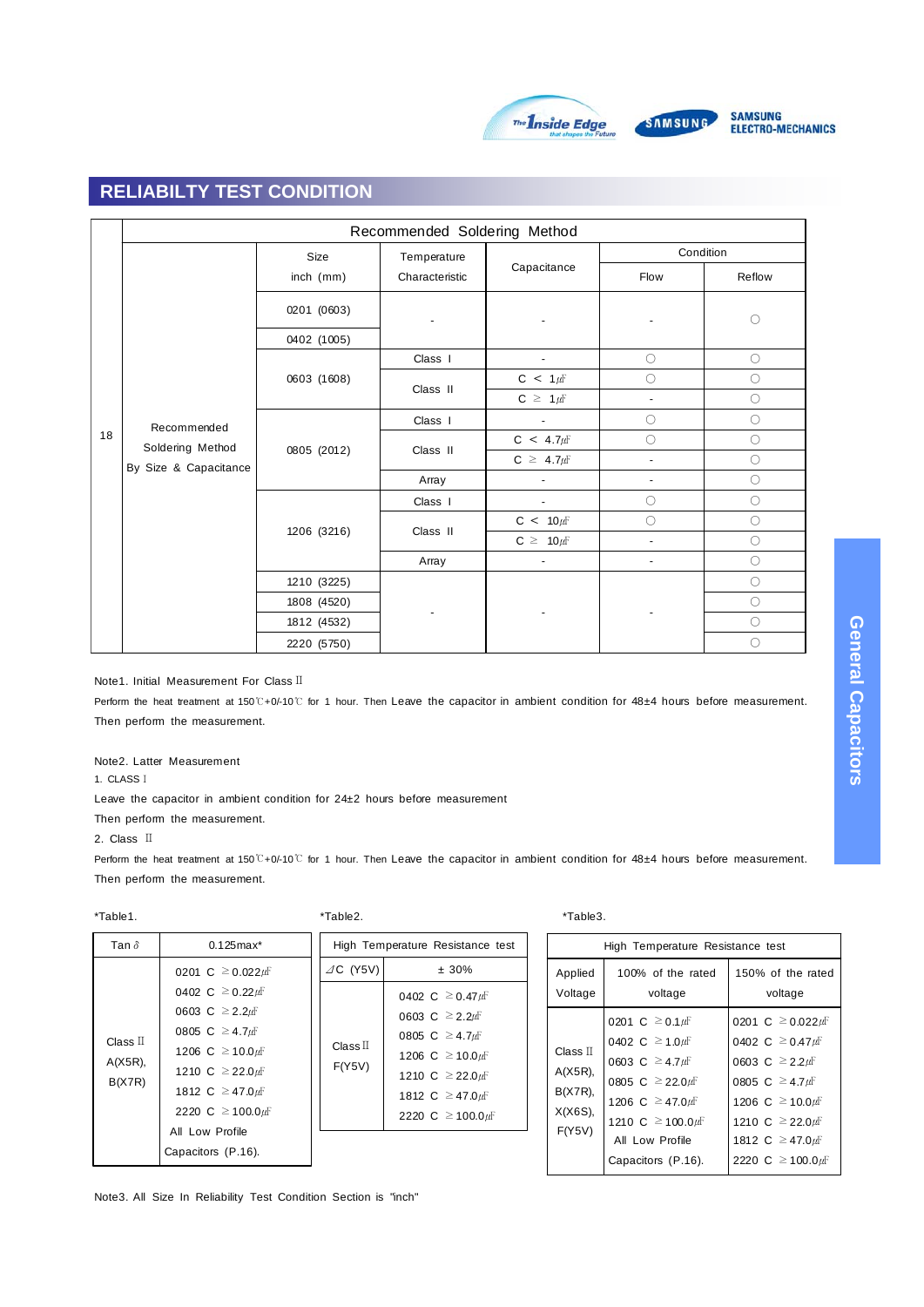

# SAMSUNG<br>Electro-mechanics

# **PACKAGING**

# ● **CARDBOARD PAPER TAPE (4mm)**



| Symbol<br><b>Type</b> |                | A           | B           | W           | F            | Е            | P <sub>1</sub> | P <sub>2</sub> | P <sub>0</sub> | D                       |                     |
|-----------------------|----------------|-------------|-------------|-------------|--------------|--------------|----------------|----------------|----------------|-------------------------|---------------------|
| D<br>m                | 0603<br>(1608) | 1.1<br>±0.2 | 1.9<br>±0.2 |             |              |              |                |                |                |                         |                     |
| e<br>n<br>s           | 0805<br>(2012) | 1.6<br>±0.2 | 2.4<br>±0.2 | 8.0<br>±0.3 | 3.5<br>±0.05 | 1.75<br>±0.1 | 4.0<br>±0.1    | 2.0<br>±0.05   | 4.0<br>±0.1    | $\Phi$ 1.5<br>$+0.1/-0$ | 1.1<br><b>Below</b> |
| $\circ$<br>n          | 1206<br>(3216) | 2.0<br>±0.2 | 3.6<br>±0.2 |             |              |              |                |                |                |                         |                     |

# ● **CARDBOARD PAPER TAPE (2mm)**



| $UIII.$ . $IIIIII.$                       |                |               |               |      |              |              |              |                |                |                            |               |  |
|-------------------------------------------|----------------|---------------|---------------|------|--------------|--------------|--------------|----------------|----------------|----------------------------|---------------|--|
| Symbol<br><b>Type</b>                     |                | A             | B             | W    | F            | E            | <b>P1</b>    | P <sub>2</sub> | P <sub>0</sub> | D                          |               |  |
| D<br>m<br>е<br>n<br>s<br>$\mathbf o$<br>n | 0201<br>(0603) | 0.38<br>±0.03 | 0.68<br>±0.03 | 8.0  | 3.5<br>±0.05 | 1.75<br>±0.1 | 2.0<br>±0.05 | 2.0<br>±0.05   | 4.0<br>±0.1    | $\Phi$ 1.5<br>$+0.1/-0.03$ | 0.37<br>±0.03 |  |
|                                           | 0402<br>(1005) | 0.62<br>±0.04 | 1.12<br>±0.04 | ±0.3 |              |              |              |                |                |                            | 0.6<br>±0.05  |  |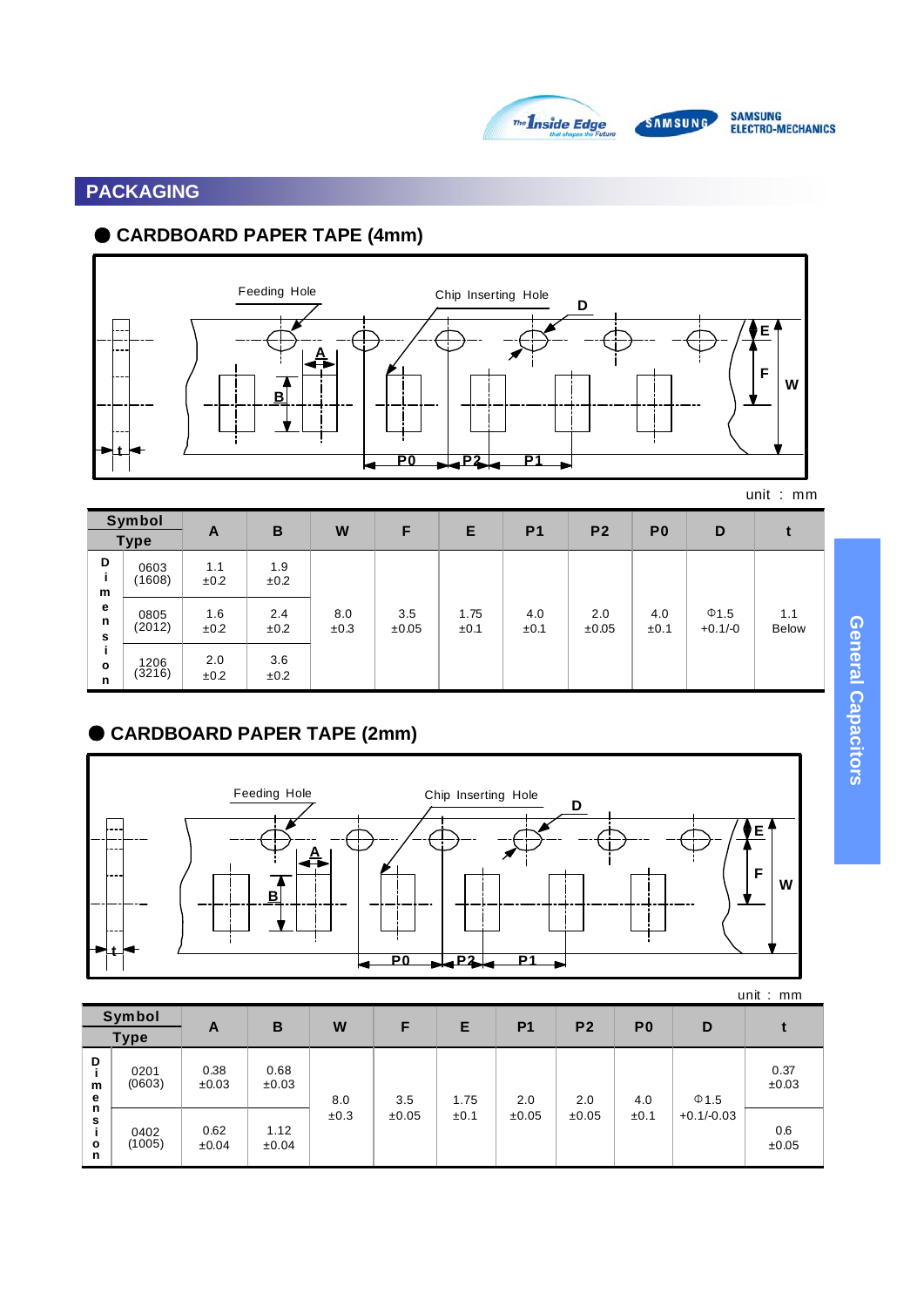

SAMSUNG<br>Electro-mechanics

# **PACKAGING**

# ● **EMBOSSED PLASTIC TAPE**



| <b>Symbol</b><br>Type  |                | A            | B           | W            | F                 | Е    | P <sub>1</sub> | P <sub>2</sub> | P <sub>0</sub> | D                       | t1         | t <sub>0</sub> |
|------------------------|----------------|--------------|-------------|--------------|-------------------|------|----------------|----------------|----------------|-------------------------|------------|----------------|
|                        | 0805<br>(2012) | 1.45<br>±0.2 | 2.3<br>±0.2 |              |                   |      |                |                |                |                         |            |                |
| D                      | 1206<br>(3216) | 1.9<br>±0.2  | 3.5<br>±0.2 | 8.0<br>±0.3  | 3.5<br>$\pm 0.05$ |      | 4.0<br>±0.1    |                |                |                         | 2.5<br>max |                |
| m<br>е                 | 1210<br>(3225) | 2.9<br>±0.2  | 3.7<br>±0.2 |              |                   | 1.75 |                | 2.0            | 4.0            | $\Phi$ 1.5<br>$+0.1/-0$ |            | 0.6            |
| n<br>s                 | 1808<br>(4520) | 2.3<br>±0.2  | 4.9<br>±0.2 |              |                   | ±0.1 |                | ±0.05          | ±0.1           |                         |            | <b>Below</b>   |
| $\circ$<br>$\mathbf n$ | 1812<br>(4532) | 3.6<br>±0.2  | 4.9<br>±0.2 | 12.0<br>±0.3 | 5.60<br>±0.05     |      | 8.0<br>±0.1    |                |                |                         | 3.8<br>max |                |
|                        | 2220<br>(5750) | 5.5<br>±0.2  | 6.2<br>±0.2 |              |                   |      |                |                |                |                         |            |                |

# ● **TAPING SIZE**



| Type     | Symbol   | Size                             | Cardboard<br>Paper Tape       | <b>Symbol</b> | <b>Size</b>                                                            | <b>Embossed</b><br><b>Plastic Tape</b> |
|----------|----------|----------------------------------|-------------------------------|---------------|------------------------------------------------------------------------|----------------------------------------|
| 7" Reel  |          | 0201(0603)                       | 10,000                        |               | All Size $\leq$ 3216<br>1210(3225), 1808(4520)<br>$(t \leq 1.6$ mm $)$ | 2,000                                  |
|          | C        | 0402(1005)                       | 10,000                        | E             | $1210(3225)(t \ge 2.0 \text{ m})$                                      | 1,000                                  |
|          |          | <b>OTHERS</b>                    | 4.000                         |               | $1808(4520)(t \ge 2.0 \text{m m})$                                     | 1,000                                  |
| 10" Reel | $\Omega$ |                                  | 10,000                        |               |                                                                        |                                        |
|          | D        | 0402(1005)                       | 50,000                        |               | All Size $\leq$ 3216<br>1210(3225), 1808(4520)<br>(t<1.6m m)           | 10,000                                 |
|          |          | <b>OTHERS</b>                    | 10,000                        |               | $1210(3225)(1.6 \leq t < 2.0$ mm)<br>$1206(3216)(1.6 \le t)$           | 8,000<br>4.000<br>4,000<br>2,000       |
| 13" Reel |          | 0603(1608)                       | 10,000 or 15,000              | F             | 1210(3225), 1808(4520)<br>$(t \ge 2.0$ m m)                            |                                        |
|          |          | 0805(2012)<br>$(t \le 0.85$ m m) | $15,000$ or<br>10,000(Option) |               | $1812(4532)(t \leq 2.0$ m m)                                           |                                        |
|          |          | 1206(3216)<br>$(t \le 0.85$ m m) | 10,000                        |               | 1812(4532)(t>2.0mm)<br>5750(2220)                                      |                                        |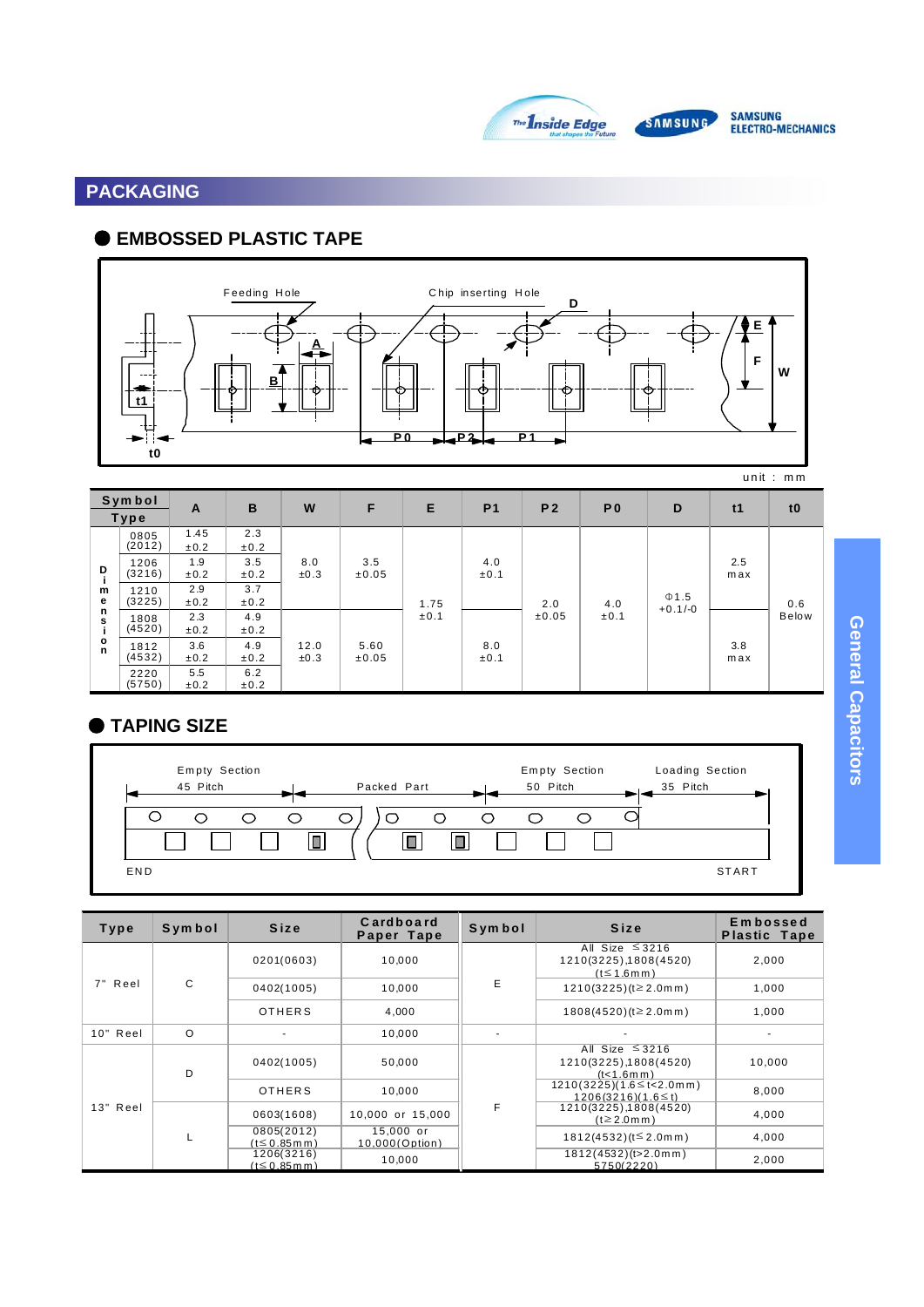



# **PACKAGING**

# ● **REEL DIMENSION**



unit : mm

| <b>Symbol</b> |                                              | в |                     |              |             | W         |               | R   |
|---------------|----------------------------------------------|---|---------------------|--------------|-------------|-----------|---------------|-----|
| 7" Reel       | $ $ $\phi$ 180+0/ -3 $ $ $\phi$ 60+1/ -3 $ $ |   |                     |              |             |           | $1.2 \pm 0.2$ |     |
| 13" Reel      | $\phi$ 330 $\pm$ 2.0                         |   | $\phi$ 13 $\pm$ 0.3 | 25 $\pm$ 0.5 | $2.0\pm0.5$ | $9\pm1.5$ | $2.2 \pm 0.2$ | 1.0 |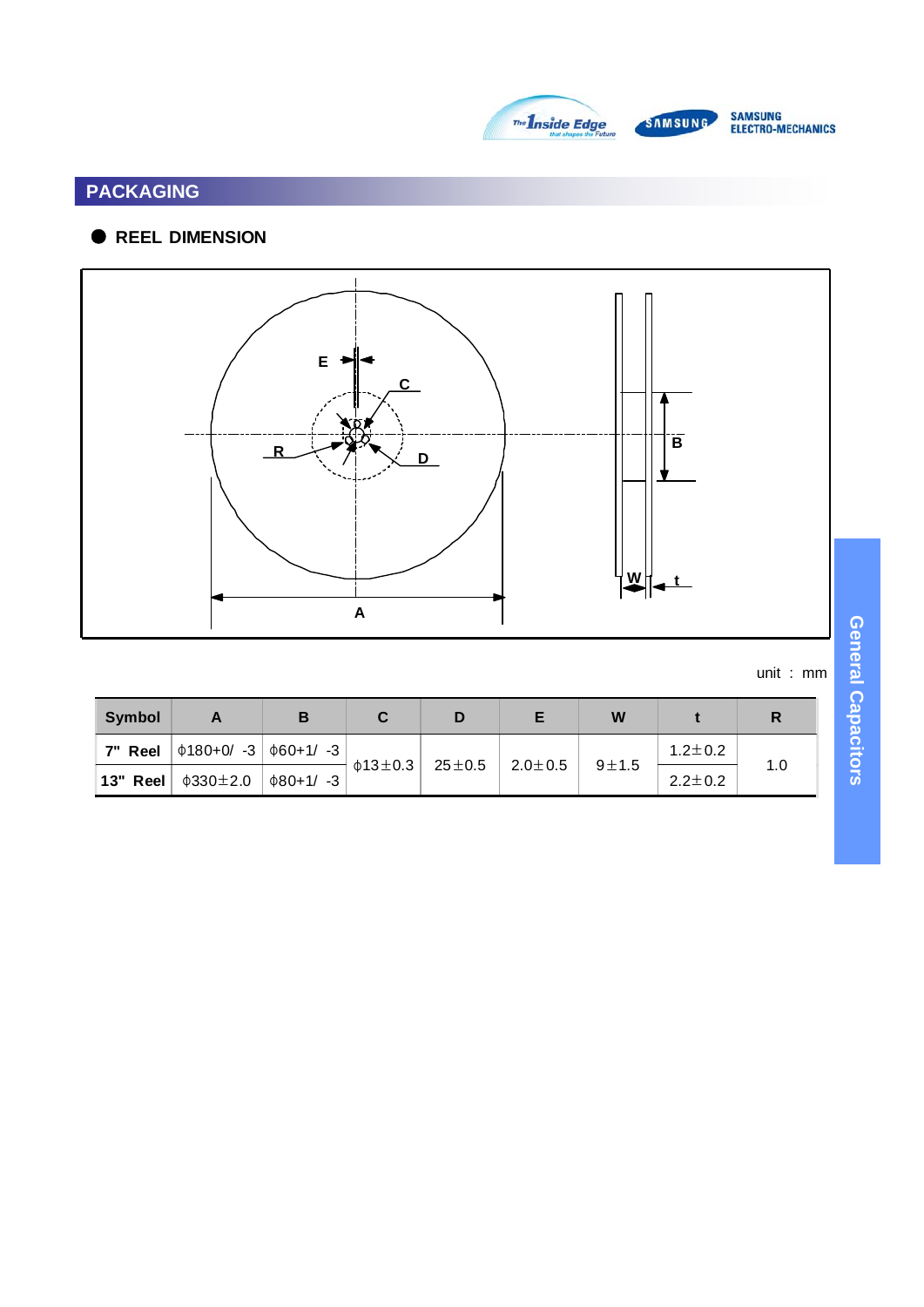

## ● **BULK CASE PACKAGING**

- Bulk case packaging can reduce the stock space and transportation costs.
- The bulk feeding system can increase the productivity.
- It can eliminate the components loss.



unit : mm

| <b>Symbol</b>    |               | ъ<br>E        |              |                |            |                  |
|------------------|---------------|---------------|--------------|----------------|------------|------------------|
| <b>Dimension</b> | $6.8 \pm 0.1$ | $8.8 \pm 0.1$ | $12 \pm 0.1$ | $1.5 + 0.1/-0$ | $2+0/-0.1$ | $3.0 + 0.2 / -0$ |

| Symbol           |                 | W             |         |            |         |            |
|------------------|-----------------|---------------|---------|------------|---------|------------|
| <b>Dimension</b> | $31.5 + 0.2/-0$ | $36 + 0/-0.2$ | 19±0.35 | $7 + 0.35$ | 110±0.7 | $5 + 0.35$ |

#### ● **QUANTITY OF BULK CASE PACKAGING**

unit : pcs

|          |            |                  | 0805(2012)<br>$T=0.65$ mm<br>$T=0.85$ mm |                 |
|----------|------------|------------------|------------------------------------------|-----------------|
| Size     | 0402(1005) | 0603(1608)       |                                          |                 |
| Quantity | 50,000     | 10,000 or 15,000 | 10,000                                   | 5,000 or 10,000 |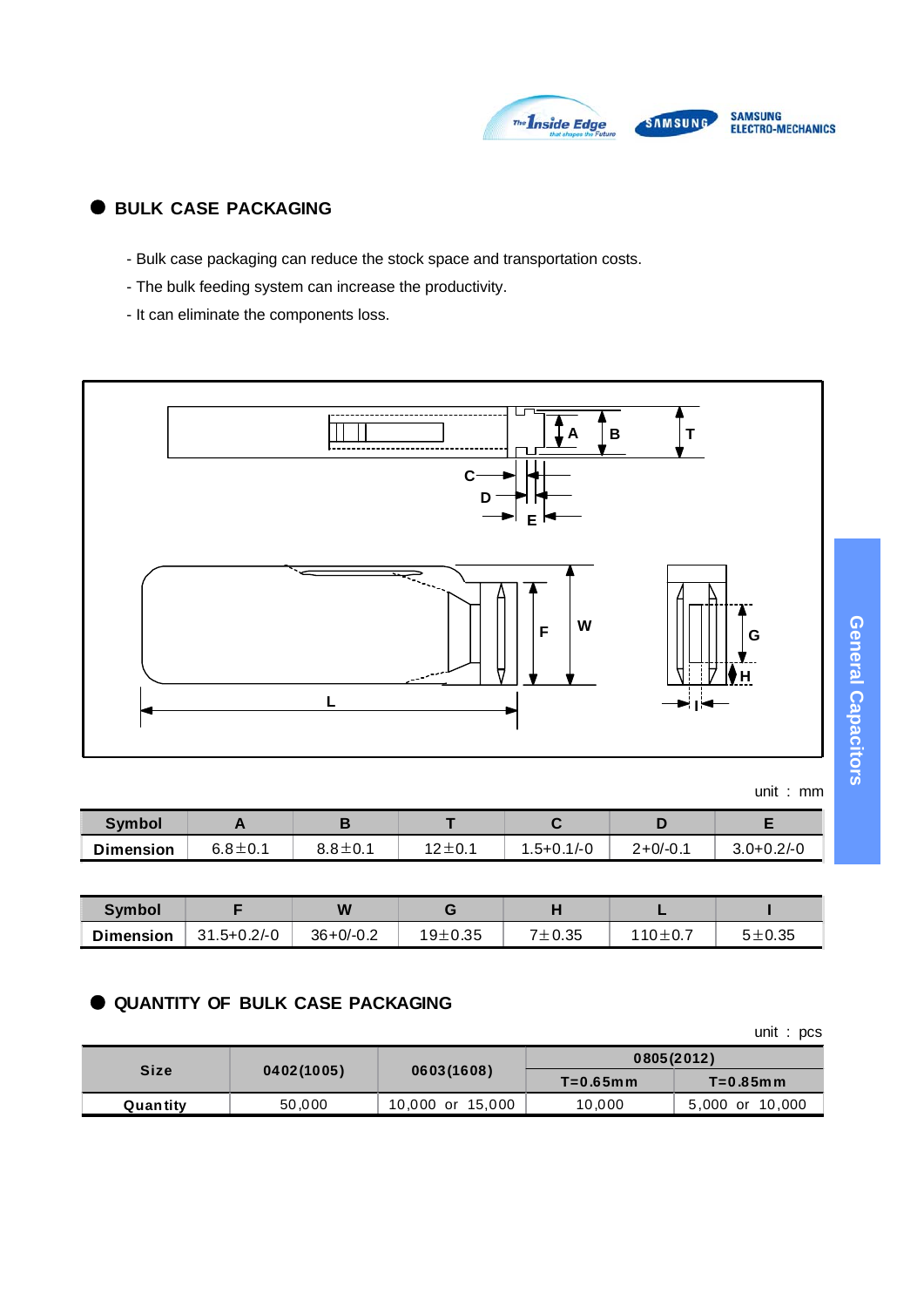

# **APPLICATION MANUAL**

#### ● **ELECTRICAL CHARACTERISTICS**

#### ▶ **CAPACITANCE - TEMPERATURE CHARACTERISTICS**



▶ CAPACITANCE - DC VOLTAGE CHARACTERISTICS ▶ CAPACITANCE CHANGE - AGING





#### ▶ **IMPEDANCE - FREQUENCY CHARACTERISTICS**

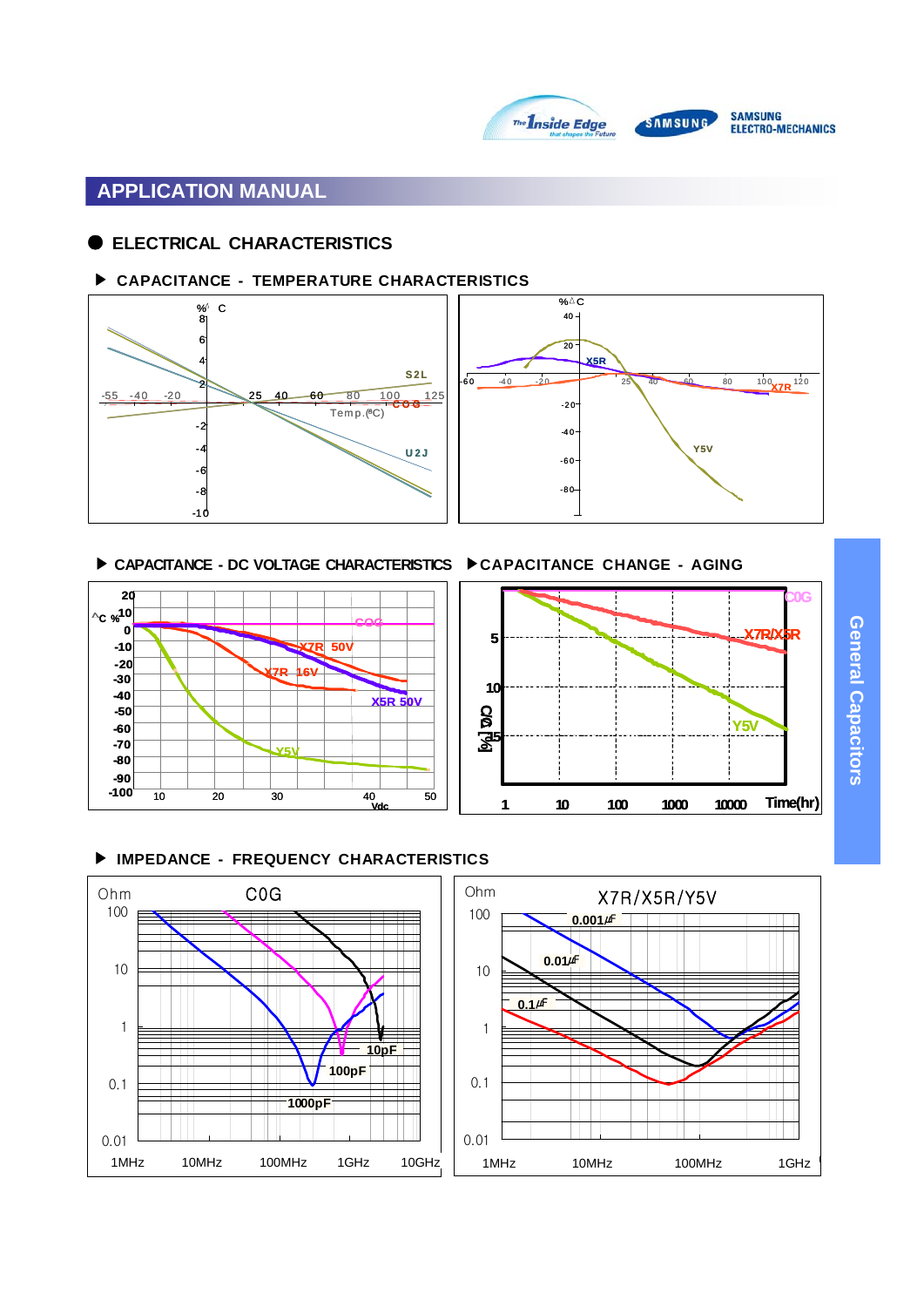

## ● **STORAGE CONDITION**

#### ▶ Storage Environment

The electrical characteristics of MLCCs were degraded by the environment of high temperature or humidity. Therefore, the MLCCs shall be stored in the ambient temperature and the relative humidity of less than 40℃ and 70%, respectively.

Guaranteed storage period is within 6 months from the outgoing date of delivery.

#### ▶ Corrosive Gases

Since the solderability of the end termination in MLCC was degraded by a chemical atmosphere such as chlorine, acid or sulfide gases, MLCCs must be avoid from these gases.

#### ▶ Temperature Fluctuations

Since dew condensation may occur by the differences in temperature when the MLCCs are taken out of storage, it is important to maintain the temperature-controlled environment.

## ● **DESIGN OF LAND PATTERN**

When designing printed circuit boards, the shape and size of the lands must allow for the proper amount of solder on the capacitor.

The amount of solder at the end terminations has a direct effect on the crack.

The crack in MLCC will be easily occurred by the tensile stress which was due to too much amount

of solder. In contrast, if too little solder is applied, the termination strength will be insufficiently.

Use the following illustrations as guidelines for proper land design.

Recommendation of Land Shape and Size.



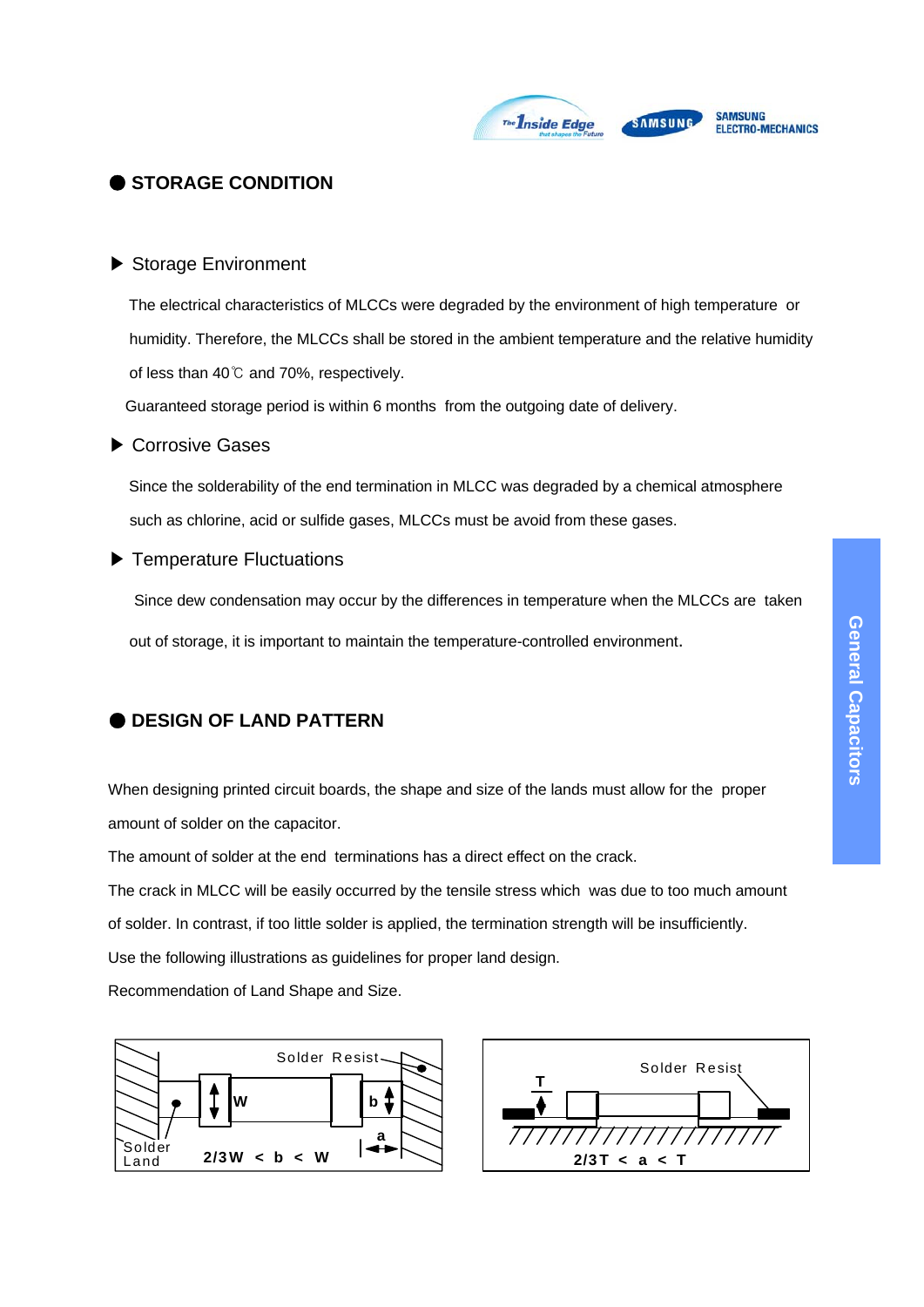

### ● **ADHESIVES**

When flow soldering the MLCCs, apply the adhesive in accordance with the following conditions.

#### ▶ Requirements for Adhesives

They must have enough adhesion, so that, the chips will not fall off or move during the handling of the circuit board.

They must maintain their adhesive strength when exposed to soldering temperature.

They should not spread or run when applied to the circuit board.

They should harden quickly. They should not corrode the circuit board or chip material.

They should be a good insulator. They should be non-toxic, and not produce harmful gases, nor be harmful when touched.

#### ▶ Application Method

It is important to use the proper amount of adhesive. Too little and much adhesive will cause poor adhesion and overflow into the land, respectively.



|             |                  | .<br>.           |
|-------------|------------------|------------------|
| <b>Type</b> | 21               | 31               |
| a           | $0.2$ min        | $0.2$ min        |
| b           | $70 - 100 \mu m$ | $70 - 100 \mu m$ |
| c           | > 0              | > 0              |

unit : mm

## ▶ Adhesive hardening Characteristics

To prevent oxidation of the terminations, the adhesive must harden at 160℃ or less, within 2 minutes or less.

## ● **MOUNTING**

#### ▶ Mounting Head Pressure

Excessive pressure will cause crack to MLCCs. The pressure of nozzle will be 300g maximum during mounting.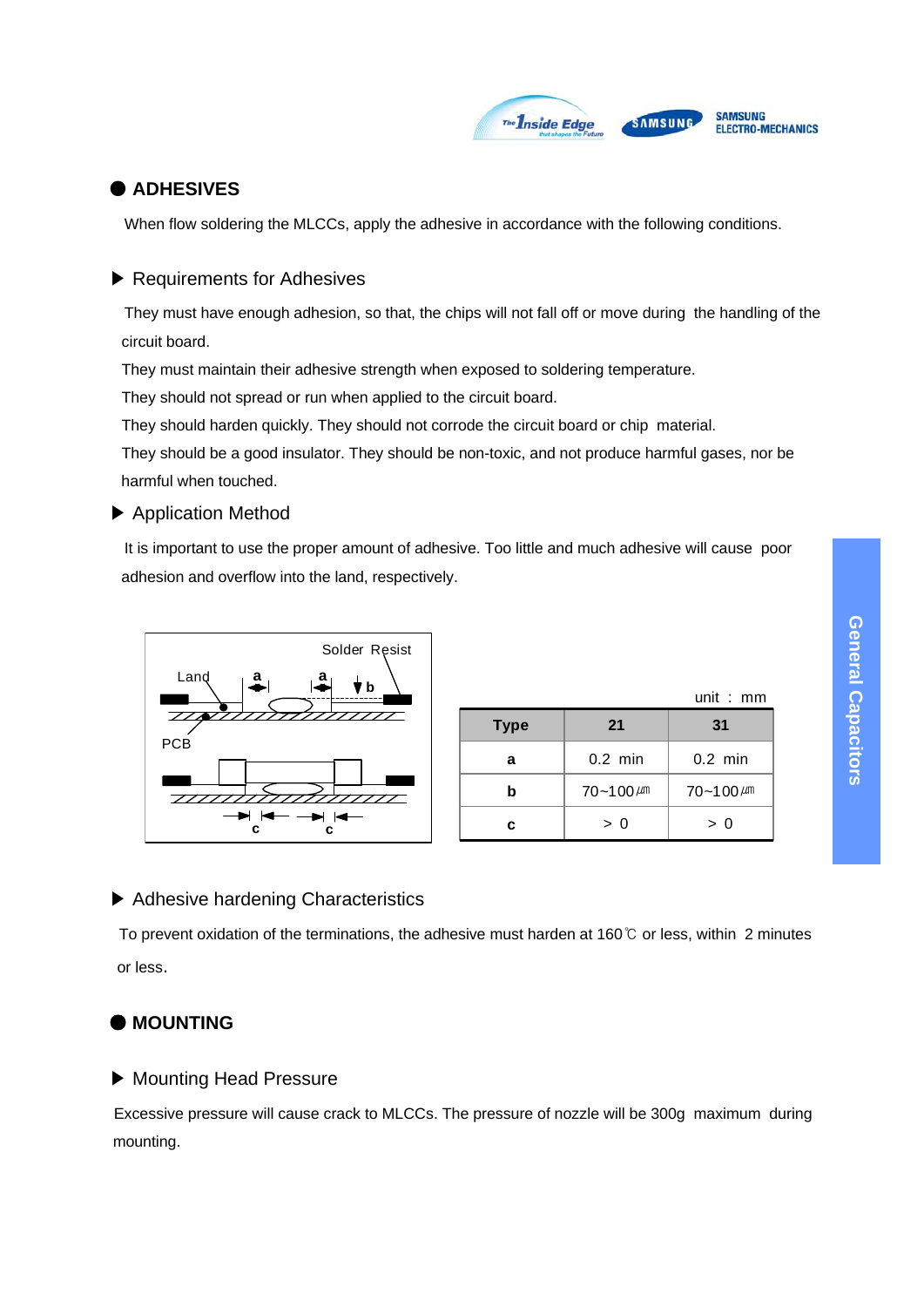

#### ▶ Bending Stress

When double-sided circuit boards are used, MLCCs first are mounted and soldered onto one side of the board. When the MLCCs are mounted onto the other side,

it is important to support the board as shown in the illustration. If the circuit board is not supported, the crack occur to the ready-installed MLCCs by the bending stress.



#### ▶ Manual Soldering

Manual soldering can pose a great risk of creating thermal cracks in chip capacitors. The hot soldering iron tip comes into direct contact with the end terminations, and operator's carelessness may cause the tip of the soldering iron to come into direct contact with the ceramic body of the capacitor.

Therefore the soldering iron must be handled carefully, and close attention must be paid to the selection of the soldering iron tip and to temperature control of the tip.

# ▶ Amount of Solder

| Too much<br>Solder   | Cracks tend to occur due<br>to large stress                                      |
|----------------------|----------------------------------------------------------------------------------|
| Not enough<br>Solder | Weak holding force may<br>cause bad connections or<br>detaching of the capacitor |
| Good                 |                                                                                  |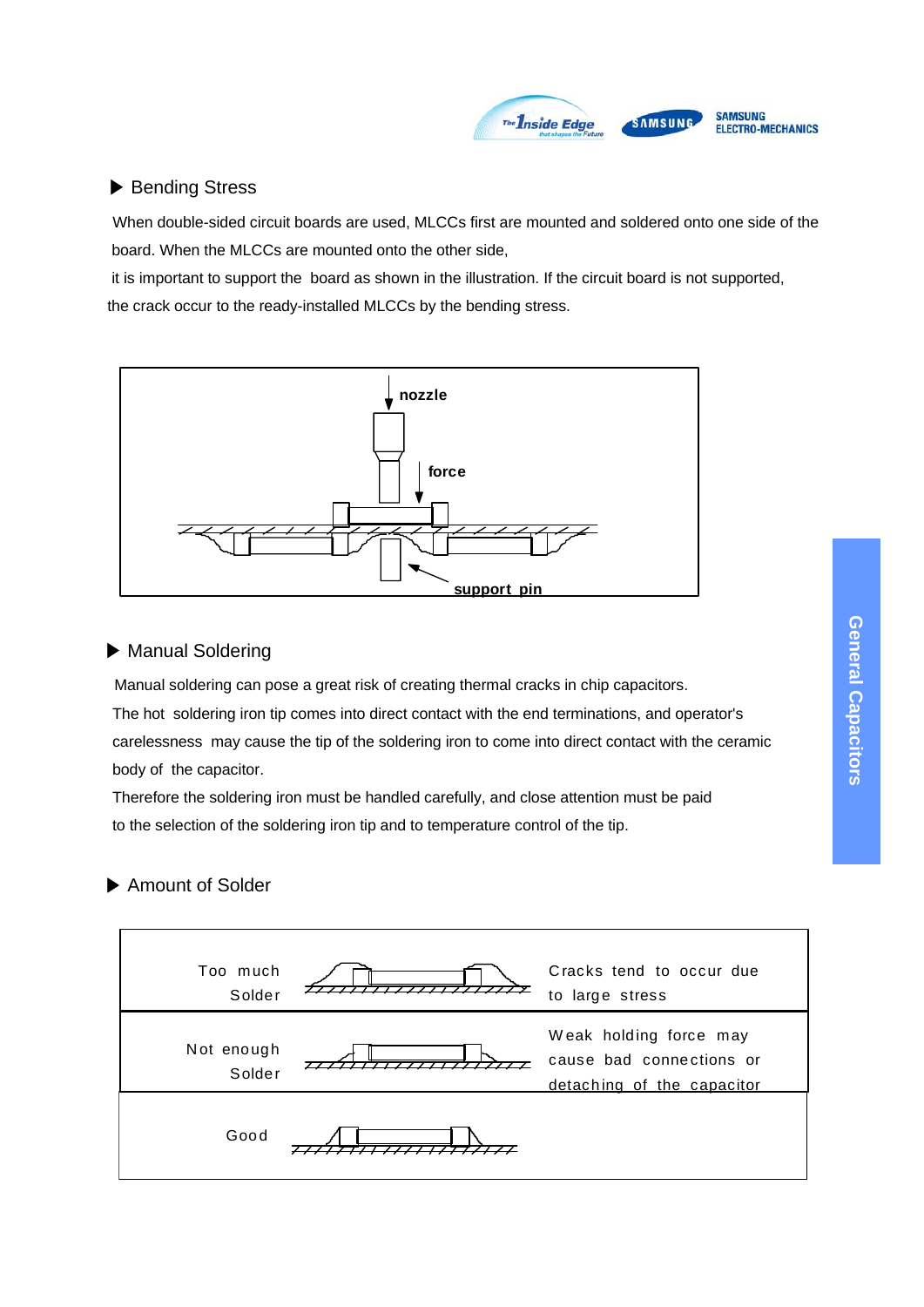

# ▶ Cooling

Natural cooling using air is recommended. If the chips are dipped into solvent for cleaning, the temperature difference( $\triangle T$ ) must be less than 100℃

# ▶ Cleaning

If rosin flux is used, cleaning usually is unnecessary. When strongly activated flux is used, chlorine in the flux may dissolve into some types of cleaning fluids, thereby affecting the chip capacitors. This means that the cleaning fluid must be carefully selected, and should always be new.

# ▶ Notes for Separating Multiple, Shared PC Boards.

A multi-PC board is separated into many individual circuit boards after soldering has been completed. If the board is bent or distorted at the time of separation, cracks may occur in the chip capacitors. Carefully choose a separation method that minimizes the bending often circuit board.

# ▶ Recommended Soldering Profile